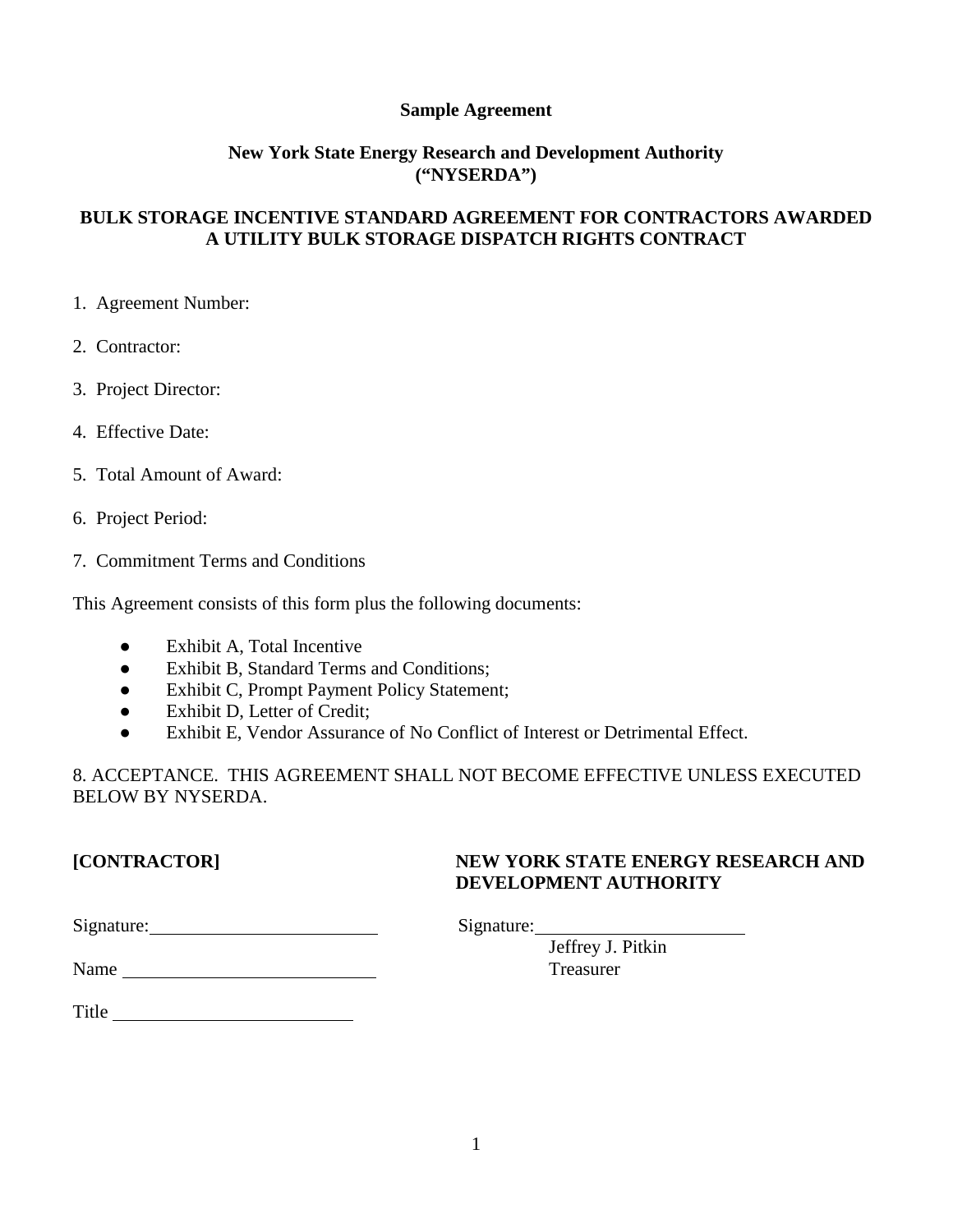STATE OF  $\qquad$  )  $\left( \begin{array}{c} 1 \ 0 \end{array} \right)$  SS.: COUNTY OF )

On the \_\_\_\_\_ day of \_\_\_\_\_\_\_\_\_\_ in the year \_\_\_\_\_\_\_, before me, the undersigned, a Notary Public in and for said State, personally appeared \_\_\_\_\_\_\_\_\_\_\_\_\_\_\_\_\_\_\_\_\_, personally known to me or proved to me on the basis of satisfactory evidence to be the individual(s) whose name(s) is/are subscribed to the within instrument and acknowledged to me that he/she/they executed the same in his/her/their capacity(ies), and that by his/her/their signature(s) on the instrument, the individuals(s), or the person upon behalf of which the individual(s) acted, executed the document.

Notary Public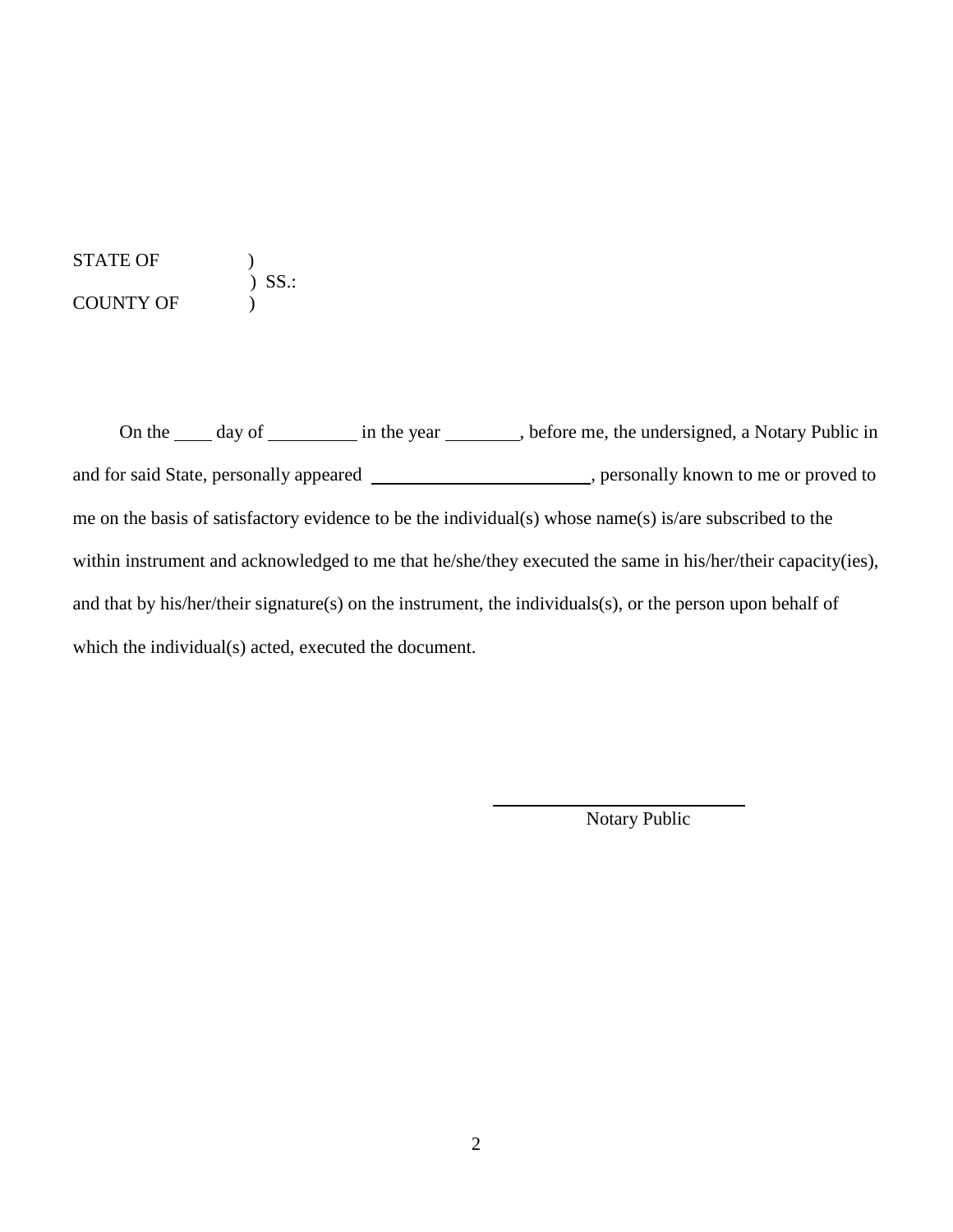# **STANDARD BULK ENERGY STORAGE INCENTIVE AGREEMENT FOR CONTRACTORS AWARDED A UTILITY BULK STORAGE DISPATCH RIGHTS CONTRACT**

This Bulk Energy Storage Incentive Agreement (hereinafter referred to as the "Agreement"), dated and effective as of the \_\_\_ day of \_\_\_\_\_\_\_\_\_\_, 201\_ ("Effective Date") by and between the New York State Energy Research and Development Authority (hereinafter referred to as "NYSERDA") with its principal office located at 17 Columbia Circle, Albany, New York, 12203-6399, and [Contractor], (hereinafter "Contractor") with offices located at \_\_\_\_\_\_\_\_\_\_\_\_. NYSERDA and the Contractor may be individually referred herein as a "Party" and collectively as the "Parties."

In consideration of the mutual promises and agreements herein expressed, NYSERDA and the Contractor hereby agree as follows:

# ARTICLE 1: DEFINITIONS

§1.1. Definitions. Unless the context otherwise requires, the terms defined below shall have, for all purposes of this Agreement, the respective meanings set forth below, the following definitions to be equally applicable to both the singular and plural forms of any of the terms defined.

Agreement: This Standard Agreement, including Exhibits A (Total Incentive), B (Standard Terms and Conditions), C (Prompt Payment Policy Statement), and the applicable requirements in Sections 4, 6, 7, 8, and 9 of the NYSERDA Bulk Energy Storage Incentive Program Manual, which is incorporated herein and made part hereof as though herein set forth in full, as it may be revised from time to time.

Authority Having Jurisdiction (AHJ): The local organization, department, office, or individual responsible for issuing permits, approvals, variances, or certificates of occupancy or completion; enforcing local codes, ordinances, laws, or standards; or approving layout drawings, site plans, materials, installations, or procedures.

Bankruptcy: With respect to either Party, (a) the filing of a petition or commencement, authorization, or acquiescence in the commencement of a proceeding or cause of action under any bankruptcy, insolvency, reorganization, or similar law by a Party, or the filing of any such petition or commencement of any such proceeding against a Party; (b) the assignment or general arrangement for the benefit of creditors; (c) otherwise becoming bankrupt or insolvent, however evidenced; (d) when a liquidator, administrator, receiver, trustee, conservator or similar official appointed with respect to it or any substantial portion of its property or assets; or (e) the inability to pay debts when due.

Bid Capacity: The total capacity of the Project that is submitted to the New York State investor owned utility ("utility") in response to the utility's Bulk Dispatch Rights Request for Proposals (RFP). The Bid Capacity under this Agreement shall be \_\_\_\_MW/\_\_\_\_ MWh.

Bulk Dispatch Rights: The rights acquired by a utility through a dispatch rights contract, pursuant to the New York State Public Service Commission's *Order Establishing Energy Storage Goal and Deployment Policy*, issued December 13, 2018 in Case 18-E-0130, to schedule and dispatch storage resources constructed thereunder.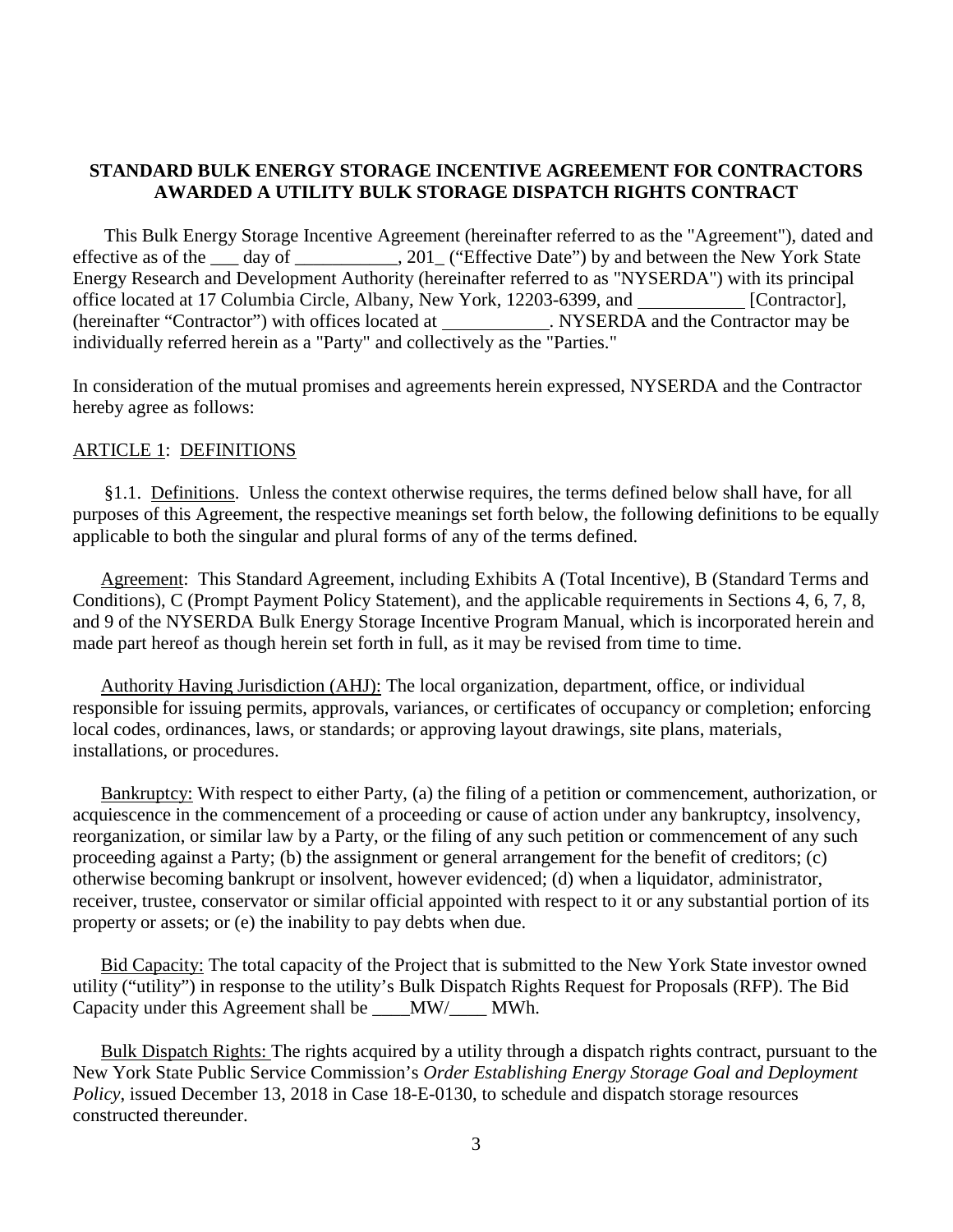Commercial Operation: The earlier to occur of the date on which the Project has (i) begun being dispatched by the NYISO into the wholesale day-ahead, real-time, or ancillary services markets, excluding dispatch for purposes of completing testing and commissioning of all components of the Project to ensure the project is mechanically, electrically and structurally capable of performing under the utility's Dispatch Rights contract, including completion of end-to-end systems controls test and verification, or (ii) achieved Commercial Operation as defined by the utility in the utility's Bulk Dispatch Rights contract.

Contract Security: All amounts provided to NYSERDA as defined in Article X (Contract Security) of this Agreement.

Installed Capacity: The total amount of useable energy capable of being discharged, expressed in MW and MWh, by the Project based on the capacity of the installed Project at the time of Commercial Operation. Contractor shall maintain the Installed Capacity for the duration of the Project Term.

NYISO: The New York State Independent System Operator, Inc.

Performance Data: Interval data showing at least fifteen (15) minute charge and discharge data from the Project that is submitted to a NYSERDA quality assurance contractor to be identified by NYSERDA through an automated data transfer from the time the Project enters Commercial Operation and for at least seven (7) years thereafter.

Project: The newly constructed, commercially available [# MW] energy storage system approved by NYSERDA to receive the Total Incentive pursuant to this Agreement, and owned, operated, and maintained by the Contractor, that is capable of receiving electric energy and storing that energy or a portion of that energy for later injection of electricity back to the grid regardless of where the energy storage system is located on the electrical system.

Project Site: The site at which the Project is located, injects into the electric grid, and where the utility meter, which is generally interconnected with the grid, is located.

Project Term: The term of this Agreement as defined in Section 2.1 hereof.

SBC Surcharge: A delivery charge levied by the utilities to recover costs associated with providing financial incentives for the development of energy storage and renewable resources in New York State.

Total Incentive: The dollar amount listed in Exhibit A of this Agreement, representing the incentive payable under this Agreement subject to §3.4.

### ARTICLE 2: PROJECT ORGANIZATION

§2.1. Project Term. The term of this Agreement shall begin on the Effective Date and continue until NYSERDA has received seven (7) consecutive years of Performance Data, unless extended or terminated under the terms hereof.

§2.2. Extensions of Time. The Project Term or other deadlines for submittal of documentation to NYSERDA, including those described under Article 3 hereto, with the exception of the Commercial Operation Date under §3.1, may be extended for good cause at NYSERDA's discretion. NYSERDA may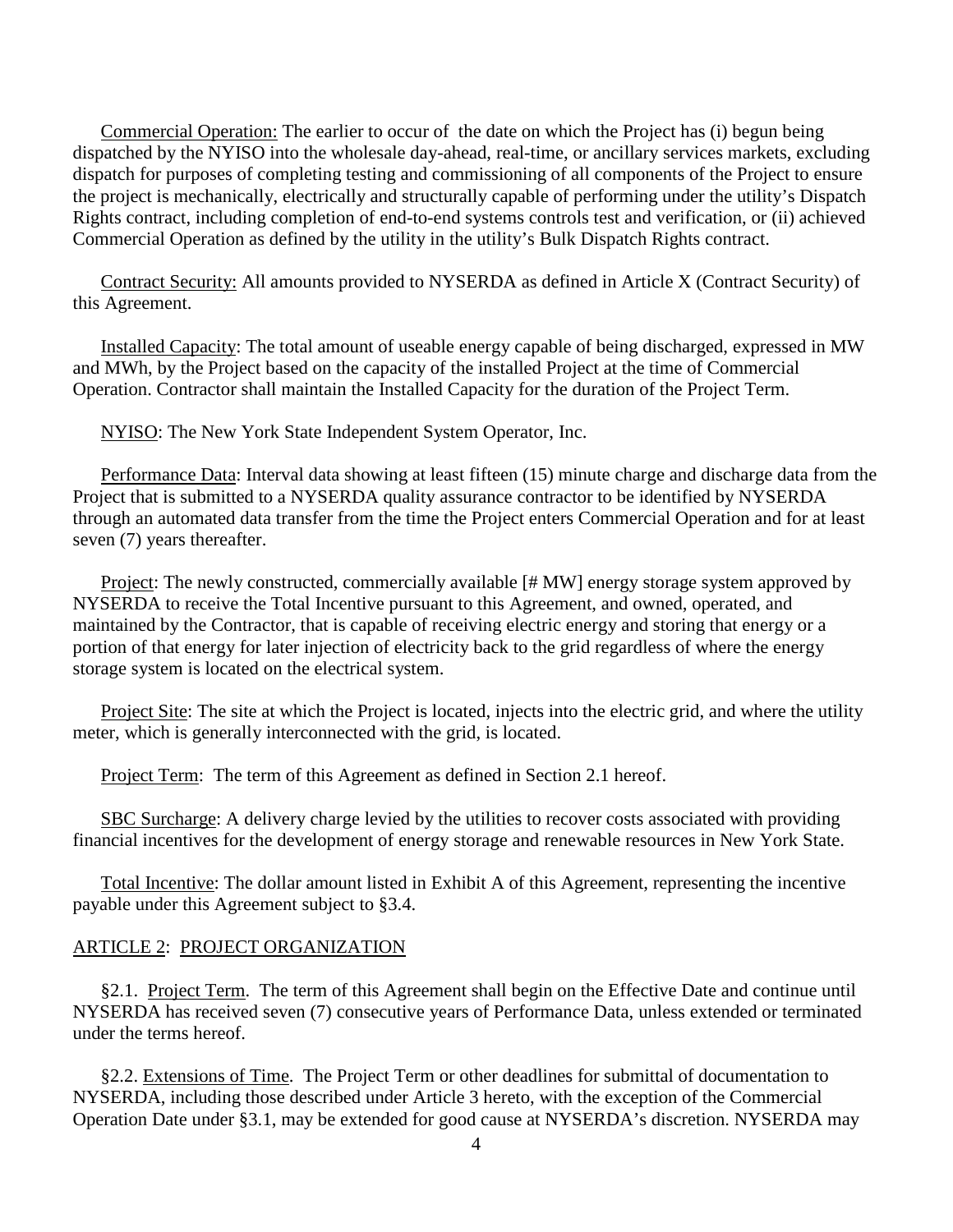extend the Commercial Operation Date at its sole discretion. As used herein, "good cause" means an unanticipated circumstance or event, which despite the due diligence of the Contractor, renders compliance with project term or other deadline impracticable. A request for an extension must be submitted in writing to NYSERDA no less than 30 calendar days prior to the expiration of the applicable deadline. Extensions may be granted or denied at NYSERDA's sole discretion. Any such extension shall be communicated in writing.

§2.3. Manner of Performance. The Contractor shall perform its responsibilities under this Agreement in an efficient and expeditious manner and in accordance with all of the terms and provisions of this Agreement and the applicable rules and requirements of the Bulk Energy Storage Incentive Program Manual. The Contractor shall perform all responsibilities in accordance with the current professional standards and with the diligence and skill expected for the performance of work of the type described in this Agreement. The Contractor shall furnish such personnel and shall procure such materials, machinery, supplies, tools, equipment and other items as may reasonably be necessary or appropriate to perform its responsibilities in accordance with this Agreement. Contractor shall comply with all applicable codes, accepted industry standards, and best practices.

# ARTICLE 3: PROJECT DEVELOPMENT

§3.1. Commercial Operation Date. Projects shall achieve Commercial Operation by December 31, 2022. Projects that do not achieve Commercial Operation by the required date will be cancelled. NYSERDA may extend the Commercial Operation Date at its sole discretion.

§3.2. Installation and Commissioning. Regardless of subcontracting arrangements, the Contractor shall be responsible for installation and commissioning of the Project, which shall include interconnection of the system with the transmission, sub-transmission or distribution grid, as applicable. Installations must comply with all manufacturers' installation requirements, applicable laws, regulations, codes, licensing, and permit requirements, and the applicable requirements of the Bulk Energy Storage Incentive Program Manual in effect at the time of NYSERDA's issuance of an award letter for the Project.

§3.3. Demonstrating Project Viability. The Project must maintain good standing in the NYISO or utility interconnection queue in order to continue reserving the NYSERDA Bulk Energy Storage Incentive in Exhibit A. Contractor shall provide documentation to NYSERDA within thirty (30) days of achieving each of the following project viability milestones:

- i. Acceptance of the Project's interconnection cost allocation;
- ii. Execution of the Project's interconnection agreement;
- iii. Receipt of all required government permits and approvals, including State Environmental Quality Review Act (SEQRA), Article 10 if applicable, Building Permit, Electrical Permit, and Fire Permit;
- iv. Completion of project financing;
- v. Commencement of construction;
- vi. Completion of construction;
- vii. Receipt of manufacturer's commissioning report;

viii. Entering Commercial Operation, as defined in Article I of this Agreement. Documentation that the Project has achieved Commercial Operation under the utility Bulk Dispatch Rights contract shall include notice from the utility that all requirements under the utility's Bulk Dispatch Rights contract for the Project to achieve Commercial Operation have been satisfied, other than any requirement for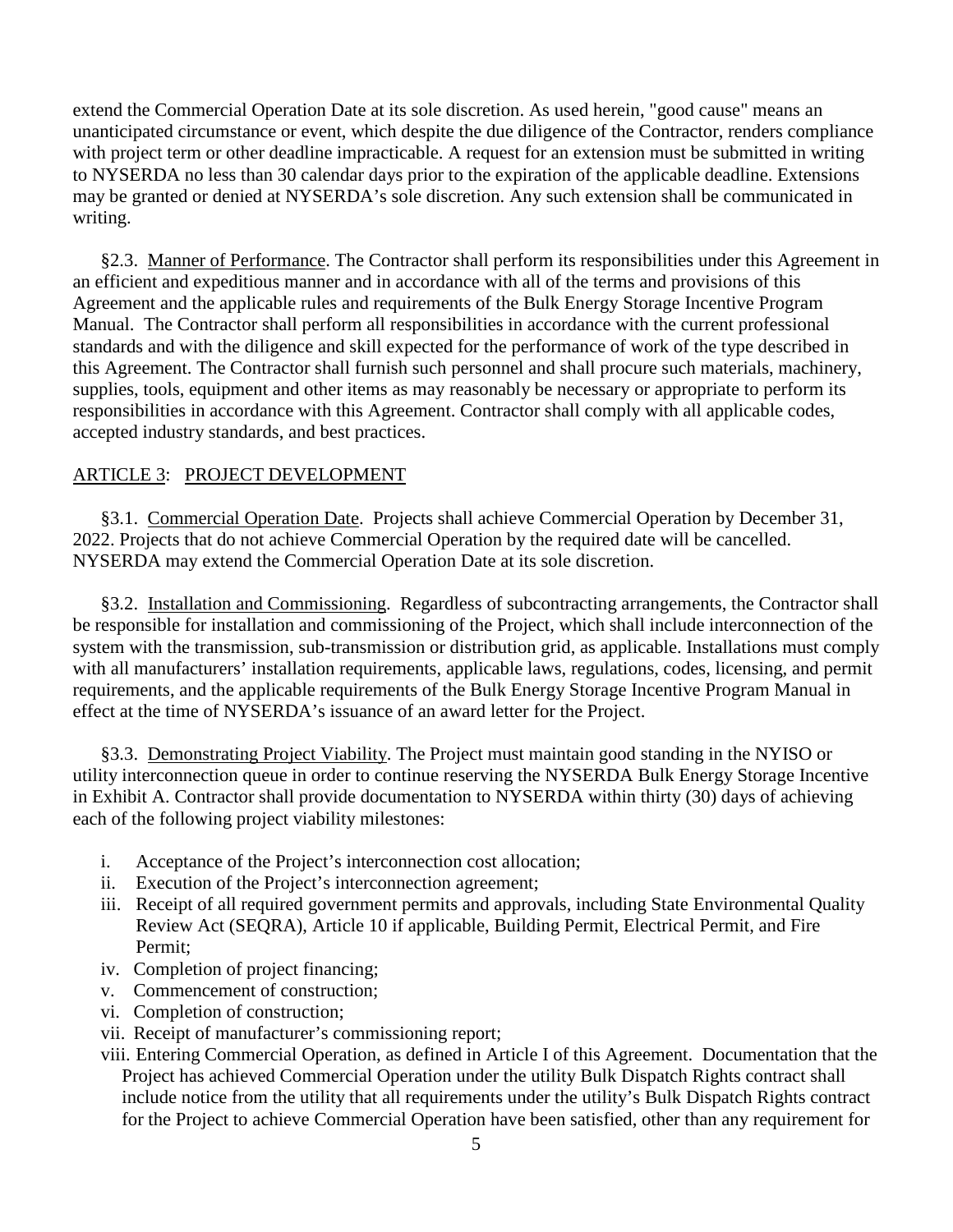confirmation from NYSERDA that Contractor is entitled to the payment under § 5.3 . Contractor is responsible for submitting such notice to NYSERDA.

NYSERDA may verify project viability. Such verification may include, but is not limited to, confirming project placement in the interconnection queue, discussing the Project with the NYISO or the utility, or requesting additional information or documentation from the Contractor. Contractor agrees to provide additional documentation as requested by NYSERDA. Should Contractor either miss a milestone deliverable or if NYSERDA requires additional information to verify that the milestone deliverable has been met, NYSERDA will provide notice to Contractor within 30 days of receipt of milestone documentation or of the passing of the milestone.

§3.4. Adjustments. NYSERDA reserves the right to adjust the Incentive if: (a) Contractor fails to demonstrate project viability pursuant to §3.3; (b) the Project is relocated to another location in New York State that is not eligible for incentives, such as a municipal electric utility or electric cooperative whose customers do not pay the SBC Surcharge, or if the Project is relocated outside New York State; (c) an adjustment is exercised by NYSERDA pursuant to §5.5.

§3.5. Permits. Contractor shall be responsible for the acquisition and maintenance, of any and all permits, approvals, licenses, easements, waivers and permissions of every nature necessary to perform the obligations required under this Agreement.

§3.6. Operation and Maintenance. Contractor shall be responsible for operation and maintenance of the Project for a minimum of twenty (20) years, regardless of whether the installation was performed partially or completely by others.

§3.7. Permanent Installation in New York State. The Project must be installed in New York State, electrically interconnected within New York State, and permanently installed for twenty (20) years or until the end of the system's life, whichever is greater. Physical permanence is determined by physical and electrical connections in accordance with industry practice for permanently installed equipment and securing the system to a permanent surface. Barge-based Projects, or those designed to provide seasonal services at different interconnection points, are considered permanently installed. Relocation of the Project outside of New York State or to an otherwise ineligible location during this term shall be subject to payment terms under §5.5 of this Agreement.

§3.8. Energy Storage System Warranty. The Project's energy storage equipment must consist of commercial products carrying a manufacturer warranty. Contractor shall provide documentation of such warranty from the original equipment manufacturer. The warranty must cover the entire Project, including ancillary equipment and power electronics. Equipment that is repaired or replaced under warranty shall be additionally covered by the warranty. The warranty must cover the Project Term.

# ARTICLE 4: PERFORMANCE MEASUREMENT

§4.1. Measurement and Verification. The Project shall be required to undergo ninety (90) days of Measurement and Verification to verify that the Project is operating as intended. Measurement and Verification shall begin when the Project has entered Commercial Operation. Contractor shall provide NYSERDA's quality assurance contractor with Performance Data through an automated data transfer prior to the quality assurance inspection. Certain Performance Data will be displayed on NYSERDA's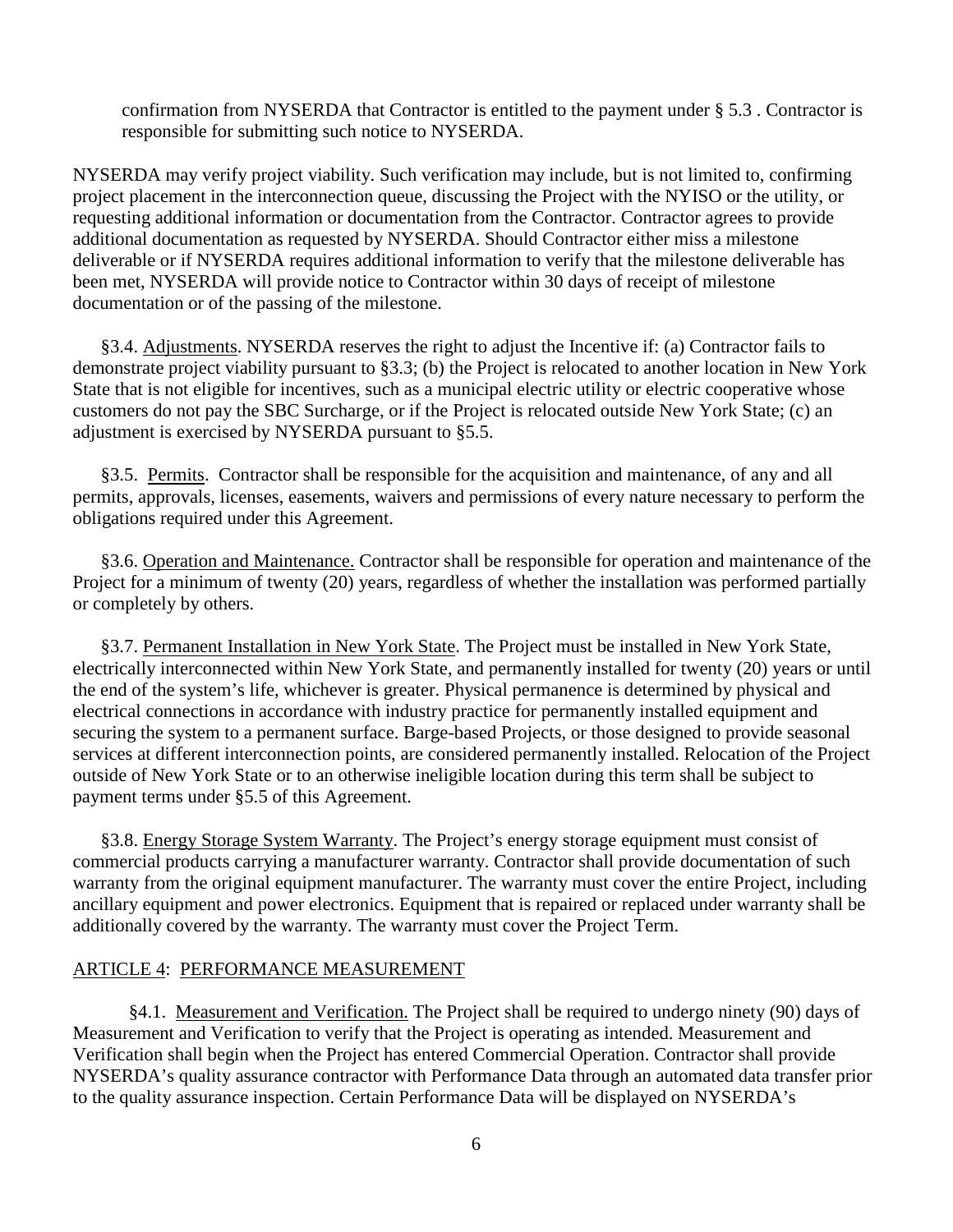Distributed Energy Resources Integrated Data System Website, as detailed in the Bulk Energy Storage Incentive Program Manual.

§4.2. Third-Party Case Study. Contractor hereby grants NYSERDA permission to generate a thirdparty case study of the Project. If a Project is selected for case study analysis, NYSERDA or NYSERDA's quality assurance contractor may request additional non-proprietary project data from the Contractor to clearly describe the use case and benefits. Contractor agrees to provide such data to NYSERDA and/or its quality assurance contractor to the extent such data is available.

§4.3. Inspection and Investigation. The Contractor agrees to provide to NYSERDA, NYSERDA's technical contractor(s) and/or data agent, throughout the Project Term, access to the Project Site(s) facility, equipment, data (including metering and energy management system data), and personnel as necessary to facilitate quality assurance of the Project installation. NYSERDA or its technical contractor(s) may conduct a site inspection at a Project Site at any time. All installations are subject to random field or photo inspections. The selection of installations for inspection will be determined by NYSERDA according to standard NYSERDA protocol and the status of the Contractor. NYSERDA, its technical contractor, or data agent may choose to visit the Project Site to verify that the information provided in any of the required documentation is accurate. Written complaints received by NYSERDA from customers will be documented and investigated by NYSERDA or its representatives. Complaints from customers will be shared with the Contractor unless determined by NYSERDA to be frivolous and/or have no merit. If NYSERDA deems an inspection necessary, any milestone deliverables that are under review by NYSERDA will not be approved until the inspection has been completed. NYSERDA may charge the Contractor for any costs incurred by NYSERDA for additional design review, photo or field inspections that are required due to the failure by the Contractor to submit a complete application, repetitive errors in design or installation, or to make corrections or modifications as requested by NYSERDA.

§4.4. Prior Notice. NYSERDA or its agent may choose to visit the Project Site to verify that any information provided by Contractor, including data generated by the Project, is accurate with regard to project equipment, site conditions, and monitoring configurations. Inspections may occur at any time after project installation, in accordance with § 4.3 and the Bulk Energy Storage Incentive Program Manual. Should NYSERDA decide to inspect a site, NYSERDA, or its agent may or may not contact the Contractor to schedule the inspection. In other words, an inspection may occur without advance notice given to the Contractor.

# ARTICLE 5: INCENTIVE PAYMENTS

§5.1. Incentive Payments. Incentive Payments due to Contractor will be paid to the Contractor, unless NYSERDA has approved payment be made to an assignee or payment assignee. Requests to assign incentive payments shall be made in accordance with the requirements set forth in the Bulk Energy Storage Incentive Program Manual. Acceptance by the Contractor, assignee, or payment assignee of final payment shall release NYSERDA from all claims and liability of the Contractor, representatives, and assigns to this Agreement.

§ 5.2. Invoicing. Contractor shall submit to NYSERDA invoices or requests for payment for incentive payments payable under this Agreement. Documentation shall be submitted electronically via email to the assigned Project Manager along with a statement "I hereby request that upon NYSERDA's approval of these deliverable(s), payment of the corresponding milestone payment amount be made in accordance with NYSERDA's Prompt Payment Policy, as detailed in the NYSERDA Agreement."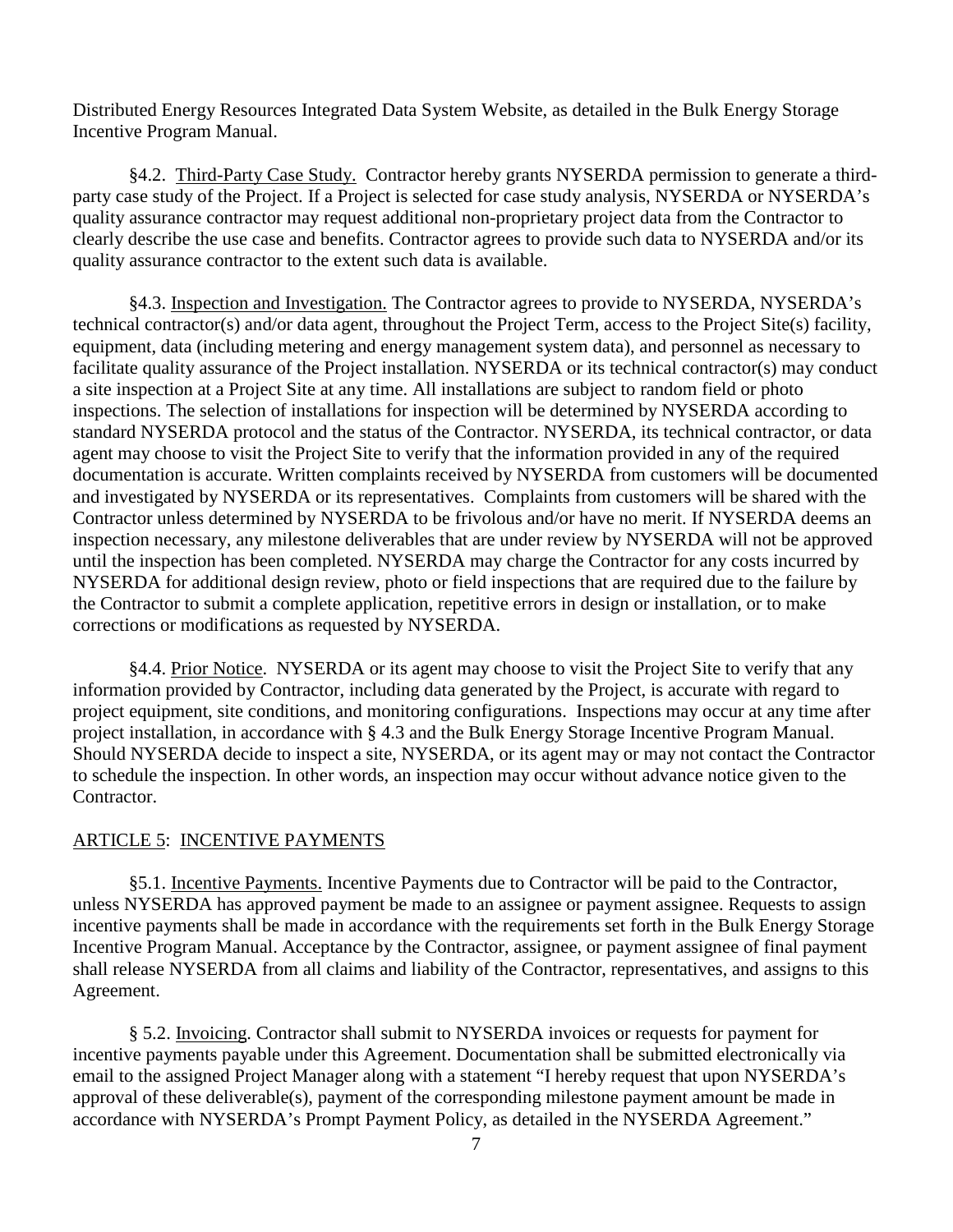Invoices must be accompanied by all additional required information and documentation. NYSERDA shall make payments to the Contractor in accordance with terms of this Agreement and subject to its Prompt Payment Policy Statement, attached hereto as Exhibit C. No invoice may be submitted, and no payment will become payable unless and until NYSERDA has approved Contractor's milestone deliverables associated with the applicable incentive payment. No invoices will be accepted nor paid if received more than 90 days after the expiration of the Project Term.

 §5.3. Milestone Payment 1: Commercial Operation. The Contractor may request payment of Milestone Payment 1: Commercial Operation Payment (70% of the Total Incentive) upon submission to and approval by NYSERDA of documentation sufficient to demonstrate that the system has achieved Commercial Operation. No payment will be made until the system has passed a Quality Assurance inspection, as described in the Bulk Energy Storage Incentive Program Manual.

 §5.4. Milestone Payments 2-8: Annual Payments. The Annual Payments will be made in seven, equal, annual payments not to exceed 30% of the Total Incentive. Annual Payments will become payable upon NYSERDA's approval of verified market operation of the Project. Payments 2-8 (each in the amount equal to one seventh of 30% of the Total Incentive) will become payable beginning twelve (12) months Commercial Operation, and annually thereafter, following Contractor's submission of Performance Data.

§5.5. Payment Reserved Rights. Notwithstanding any other provision of this Agreement, NYSERDA reserves the right to deny or alter payment of an Incentive, to exercise its set-off rights, or to seek reimbursement of incentives paid if, at any time, it learns that the approved Project was not actually installed; was not installed as required under the applicable Bulk Energy Storage Incentive Program rules, the Bulk Energy Storage Incentive Program Manual, as applicable, or this Agreement; was not installed according to the approved system design; was completely installed prior to notification of NYSERDA's acceptance of the Project; if a system is no longer operating in accordance with the applicable rules of the Bulk Energy Storage Incentive Program, the Bulk Energy Storage Incentive Program Manual, as applicable, or this Agreement; or if Contractor assigns, transfers, conveys, or otherwise disposes of this Agreement or any of Contractor's rights, obligations, interests or responsibilities hereunder, in whole or in part, without the express consent in writing by NYSERDA. NYSERDA may: (a) elect to not pay the incentive; (b) require changes before making any payments; (c) require reimbursement of incentives already paid unless the requested changes are made; (d) withhold approval of project applications for other Projects under the Bulk Storage Incentive Program; or (e) exercise its set-off rights. If a Project is relocated outside of New York, or relocated to another location that is ineligible for the NYSERDA incentive due to its customers not paying the SBC Surcharge, during the term required in §3.6 of this Agreement, NYSERDA shall seek a return of the incentive funding from the Contractor, developer, or asset owner of record that shall be calculated based on a pro-rata share of the twenty (20) years that the system would not be located at an eligible New York State location.

§5.6. Adjustment. If inspection, investigation, and/or measurement and verification activities find that the Project was not installed as approved, NYSERDA may deem the Project ineligible for future incentive payments, may adjust the Total Incentive, and may prohibit Contractor from submitting additional project applications. If the Project does not acquire NYISO Capacity Resource Interconnection Service (CRIS) rights to bid into the capacity market, NYSERDA reserves the right to adjust the incentive payment accordingly.

# ARTICLE 6: FORCE MAJEURE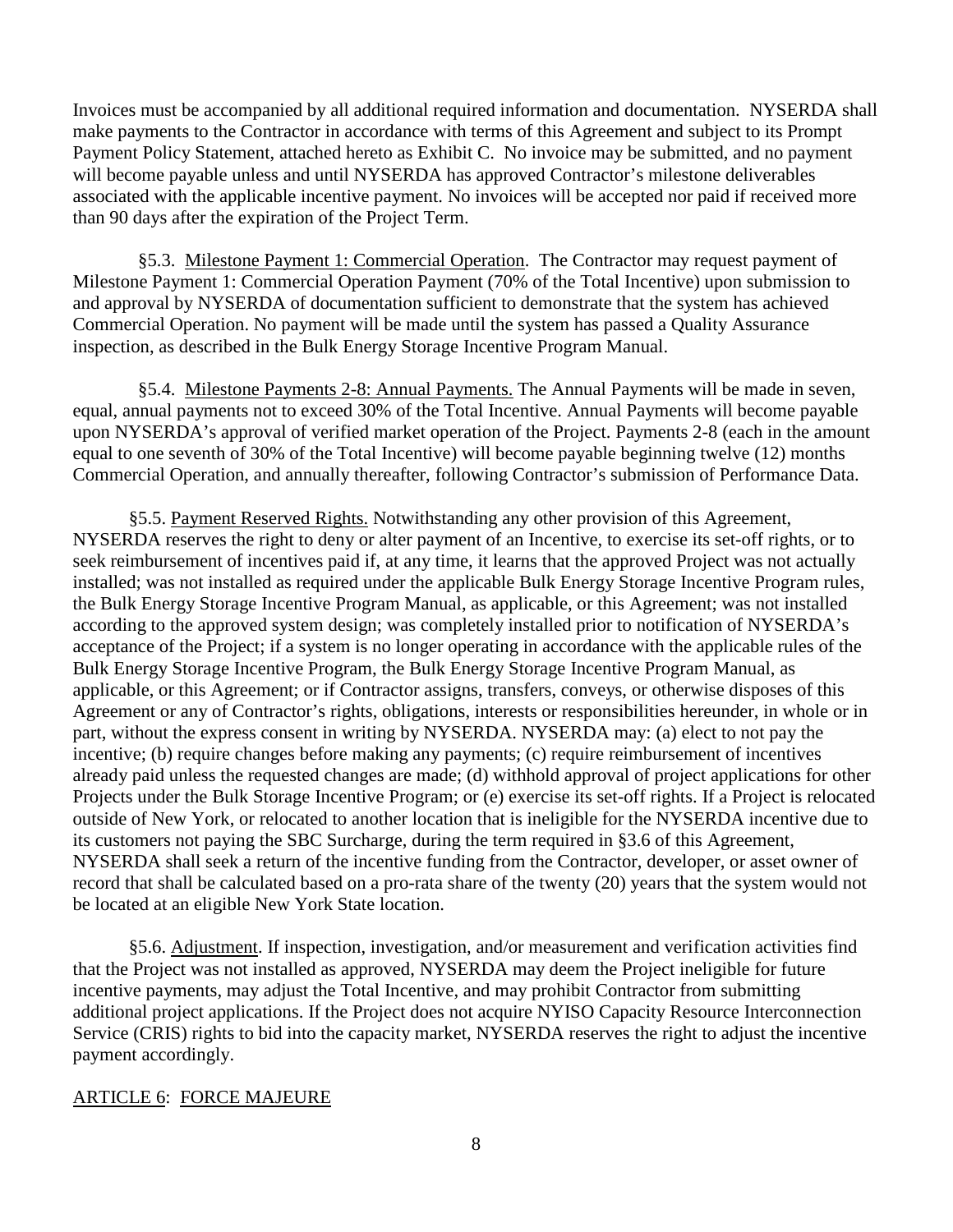§6.1. Neither Party hereto shall be liable for any failure or delay in the performance of its respective obligations hereunder if and to the extent that such delay or failure is due to a cause or circumstance beyond the reasonable control of such Party, including, without limitation, acts of God or the public enemy, expropriation or confiscation of land or facilities, compliance with any law, order or request of any Federal, State, municipal or local governmental authority, acts of war, rebellion or sabotage or damage resulting therefrom, fires, floods, storms, explosions, riots, strikes, or the delay or failure to perform by any subcontractor by reason of any cause or circumstance beyond the reasonable control of such subcontractor. Variability in the frequency or force of the wind, of rainfall, or of water levels will in no event constitute force majeure events. Failure by Contractor to obtain or secure any permit or approval or delay in obtaining any permit or approval of any sort with regard to Contractor's performance under the Agreement shall not constitute a force majeure event.

# ARTICLE 7: TERMINATION

§7.1. This Agreement shall remain in effect for the term defined in §2.1, unless there is an event of default and the Agreement is terminated in accordance with this Article. Events of default include either Party's breach of any provision of this Agreement, including provisions incorporated by reference, and including, but not limited to, the following:

- a. failure of the Contractor to perform its responsibilities in a timely manner, including, but not limited to, failure to provide the required submittals within the required time frames, including responses to requests for clarification or additional information, or failure complete the required inspections within the time limits and manner set forth in the Bulk Energy Storage Incentive Program Manual;
- b. failure of the Contractor to provide NYSERDA or its agent sufficient access to the Project Site's facility for inspection and/or observation of the Contractor's field performance measurement activities;
- c. failure of the Contractor to cure any deficiency in a material term or cure any material breach of this Agreement within 30 calendar days after written notice;
- d. failure of the Contractor to acquire or maintain any necessary permit, license or failure to maintain insurance as required under this Agreement;
- e. submittal by the Contractor of false, misleading or incorrect information;
- f. the Bankruptcy of either Party;
- g. failure by NYSERDA to make payments due pursuant to the terms of this Agreement to the Contractor within the time limits set forth in this Agreement; and
- h. an event of default by either Contractor or the utility under the Bulk Dispatch Rights contract between Contractor and the utility.

§7.2. Once an event of default occurs, and at any time thereafter so long as the default continues, the non-defaulting Party may, by written notice to the defaulting Party, specify the nature of such default, and declare this Agreement to be in default. The defaulting Party must remedy the default within the time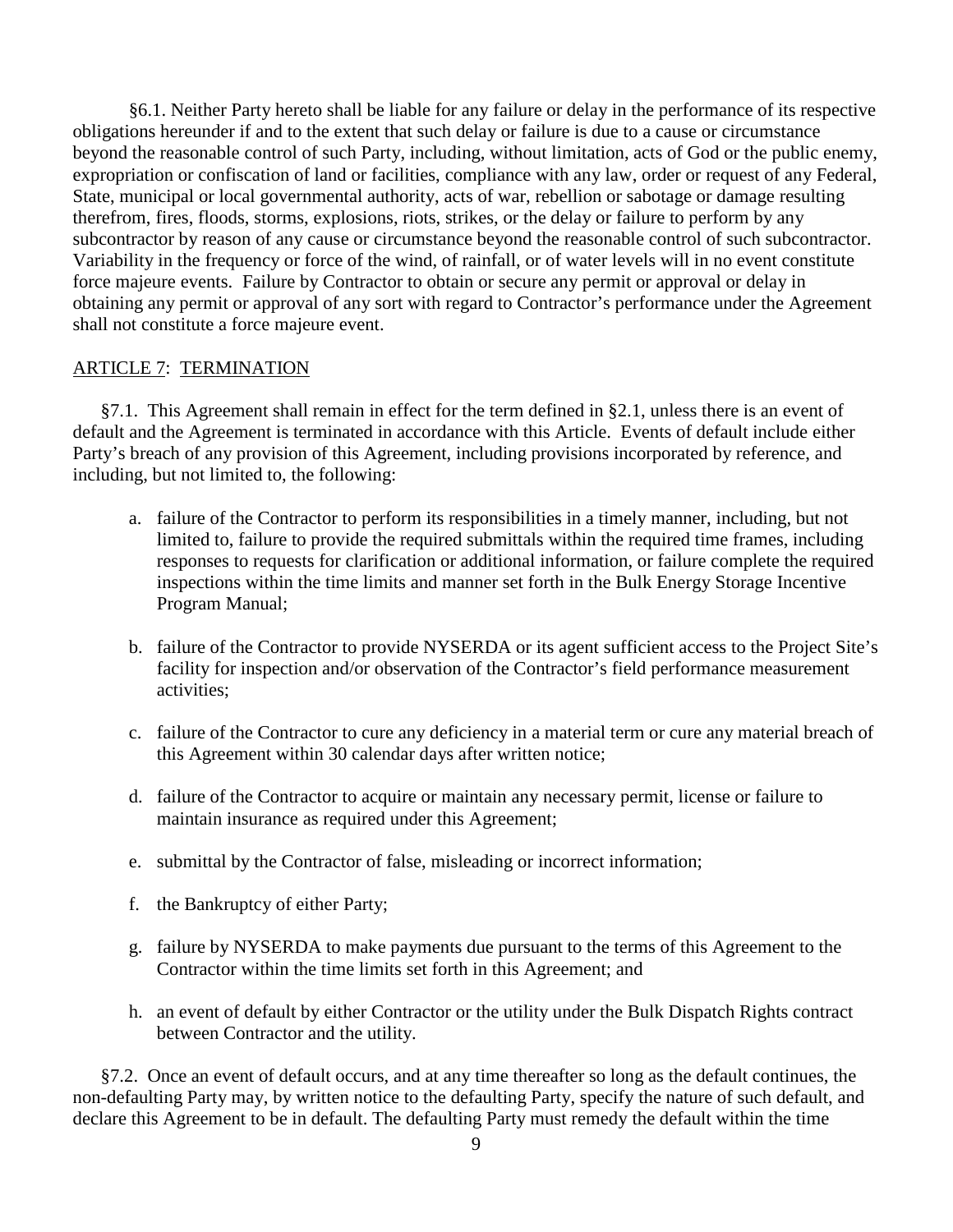specified in the written notice of default, or 30 calendar days from the date such written notice was given if no time is specified, or within any further period to which the parties may agree. In no event, however, will the defaulting Party be required to remedy a default in less than 30 calendar days from the date the written notice of default was given. In the case of a default event under § 7.1(h) of this Agreement, NYSERDA shall withhold any payment due and owing to the Contractor until the event of default under the utility Bulk Dispatch Rights contract has been remedied, as documented by the utility's attestation to NYSERDA that such default event has been remedied. Contractor is responsible for providing such attestation to NYSERDA.

§7.3. Notwithstanding the provisions of this Article, NYSERDA may terminate this Agreement on notice, and without providing an opportunity for cure, for (i) Contractor's failure to fulfill, adhere to, or comply with the applicable Bulk Energy Storage Incentive Program rules, as detailed in the Bulk Energy Storage Program Manual in effect at the time of contract execution, and/or (ii) for termination of the Bulk Dispatch Rights contract by Contractor or the utility.

§7.4. Survival. Notwithstanding the foregoing, the following provisions shall survive the termination or expiration of this Agreement: §§ 3.6, 3.7, 3.8, 5.5, 5.6, 7.1, 8.1, Articles 12 and 13, and § 14.6.

# ARTICLE 8: INDEMNIFICATION

§8.1. The Contractor shall protect, indemnify, and hold harmless NYSERDA and the State of New York from and against all liabilities, losses, claims, damages, judgments, penalties, causes of action, costs and expenses (including, without limitation, attorneys' fees and expenses) imposed upon or incurred by or asserted against NYSERDA or the State of New York resulting from, arising out of or relating to the Contractor's performance of this Agreement. The Contractor agrees that such obligations under this Article shall survive any expiration or termination of this Agreement and shall not be limited by any insurance coverage required under this Agreement.

# ARTICLE 9: INSURANCE.

§9.1. Maintenance of Insurance; Policy Provisions. No work shall be performed under this Agreement without current insurance. NYSERDA will not make payments under this Agreement without current insurance certificates. The Contractor, at no additional cost to NYSERDA, shall maintain or cause to be maintained throughout the term of this Agreement, insurance of the types and in the amounts specified in §9.2 hereof. All such insurance shall be evidenced by insurance policies, each of which shall:

- a. name or be endorsed to cover NYSERDA and the State of New York as additional insured;
- b. provide that such policy may not be canceled or modified until at least thirty (30) calendar days after receipt by NYSERDA of written notice thereof; and
- c. be reasonably satisfactory to NYSERDA in all other respects.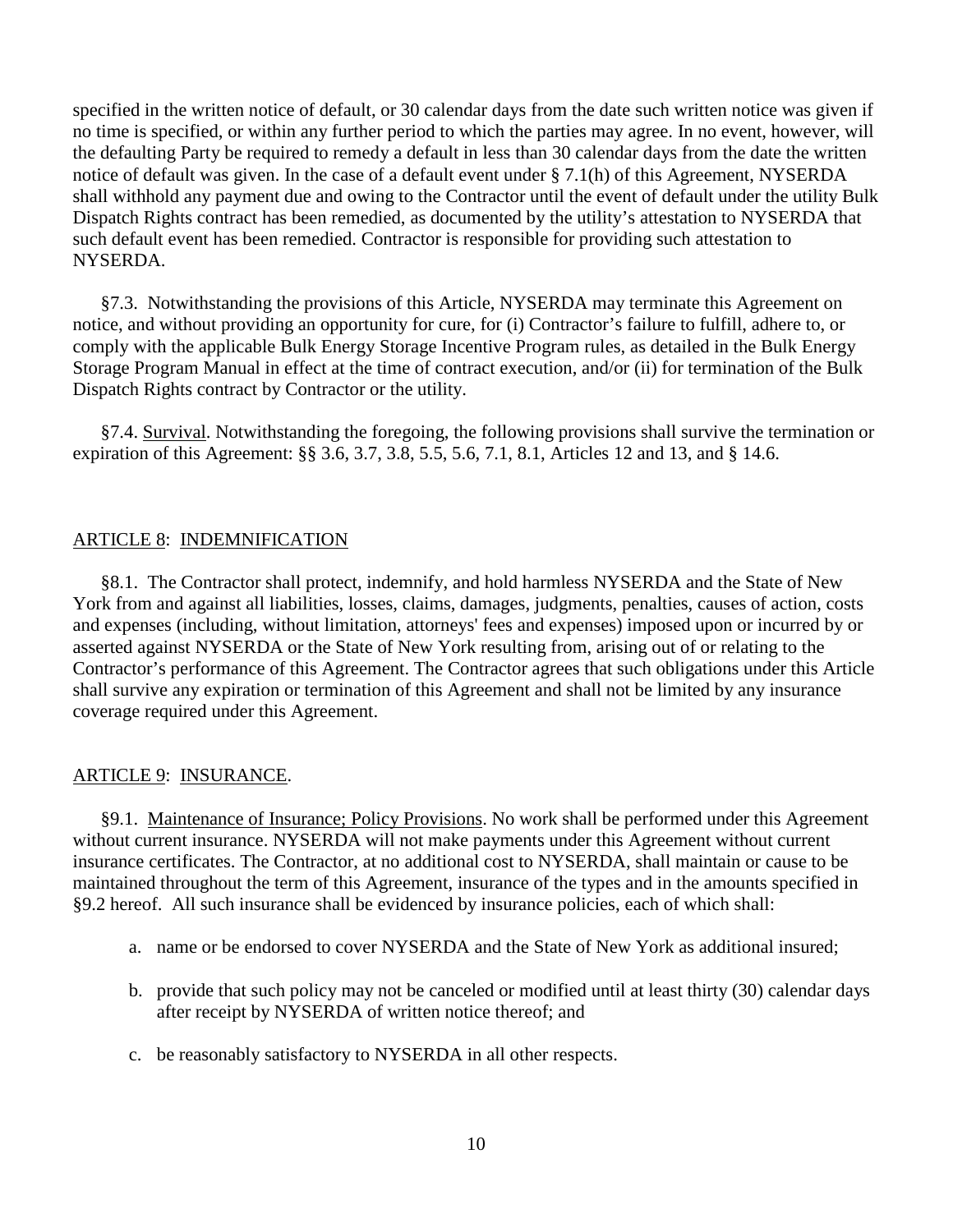§9.2. Types of Insurance. Contractor shall maintain insurance in the amount equal to the greater of the insurance obligations under Contractor's Bulk Dispatch Rights contract and this Article. The types and amounts of insurance required to be maintained under this Article are as follows:

- a. Commercial general liability insurance for bodily injury liability, including death, and property damage liability, incurred in connection with the performance of this Agreement, with minimum limits of \$1,000,000 per occurrence in respect of claims arising out of personal injury or sickness or death of any one person, \$1,000,000 per occurrence in respect of claims arising out of personal injury, sickness or death in any one accident or disaster, and \$1,000,000 per occurrence in respect of claims arising out of property damage in any one accident or disaster; and
- b. Workers Compensation coverage as required by New York State. If the project includes an Project annexed, affixed, or adjacent to a building, the Contractor is required to maintain insurance as follows:

(1) Commercial general liability insurance for bodily injury liability, including death, and property damage liability, incurred in connection with the performance of this Agreement, with minimum limits of \$2,000,000 in respect of claims arising out of personal injury or sickness or death of any one person, \$2,000,000 in respect of claims arising out of personal injury, sickness or death in any one accident or disaster, and \$2,000,000 in respect of claims arising out of property damage in any one accident or disaster; and

(2) Workers Compensation coverage as required by New York State.

§9.3. Delivery of Policies; Insurance Certificates. Prior to beginning work under this Agreement, the Contractor shall deliver to NYSERDA certificates of insurance issued by the respective insurers, evidencing the insurance required by this Article. In the event any policy furnished or carried pursuant to this Article will expire on a date prior to the termination date established under Article 2 hereof, the Contractor, not less than thirty (30) calendar days prior to such expiration date, shall deliver to NYSERDA certificates of insurance evidencing the renewal of such policies, and the Contractor shall promptly pay all premiums thereon due. In the event of threatened legal action, claims, encumbrances, or liabilities that may affect NYSERDA hereunder, or if deemed necessary by NYSERDA due to events rendering a review necessary, the Contractor shall, upon request, deliver to NYSERDA a certified copy of each policy. Within five (5) business days, or contemporaneously with the requirements of each insurance policy, the Contractor shall notify NYSERDA in writing of the occurrence of any accident, event or incident involving personal injury or property damage that might reasonably result in any complaint or claim, in law or in equity, against the Contractor, any non-Customer party to the applicable customer agreement, or NYSERDA. NYSERDA reserves the right to request insurance documentation and copies of subcontractor agreements for any subcontractor, and to request the identity of all individuals participating in the Project installation.

# ARTICLE 10: CONTRACT SECURITY

§10.1. Contractor shall provide to NYSERDA Contract Security in the form of a Letter of Credit conforming to the requirements according to the following schedule and conditions: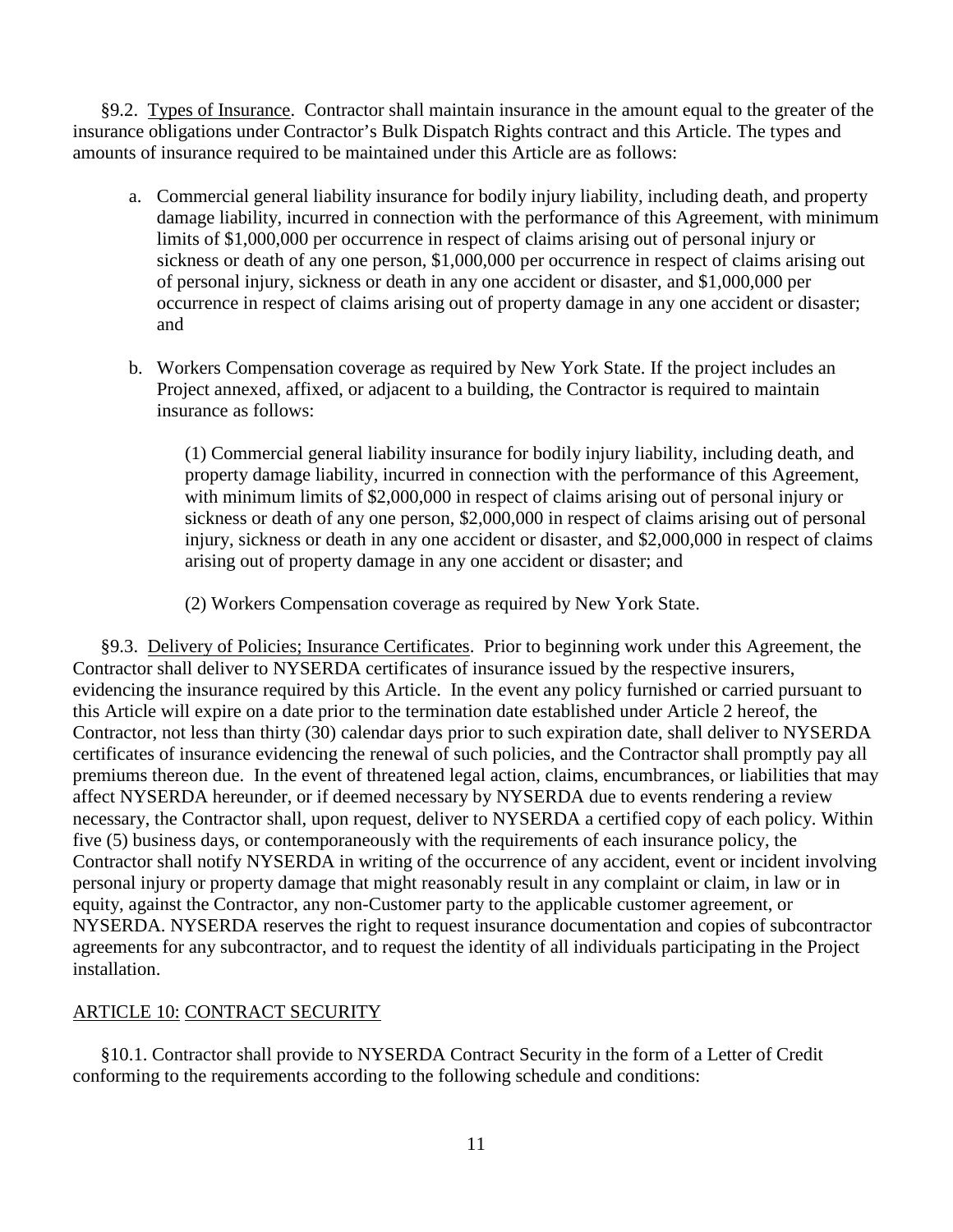- a. Within ten (10) business days of the award notification date, unless otherwise agreed to by NYSERDA, Contractor must provide Contract Security in an amount equal to the Total Incentive amount shown in Exhibit A. NYSERDA may rescind and cancel the award to Contractor under this Agreement should Contractor fail to provide Contract Security within such 10-day period; and
- b. Contractor shall be responsible for all costs related to obtaining and maintaining a Letter of Credit.

§10.2. Letter of Credit. A Letter of Credit shall be a clean, unconditional, and irrevocable standby letter of credit in favor of NYSERDA as beneficiary, issued for direct payment by a bank which is a member of the New York Clearinghouse Association, substantially in the form of the letter of credit attached hereto as Exhibit D ("Letter of Credit"), in a face amount equal to the Contract Security amount indicated in §10.1(a) of this Agreement, and which Letter of Credit shall (i) provide that the issuing bank will pay to NYSERDA amounts in aggregate up to that same face amount upon presentation of only the Sight Draft in the amount to be drawn and the Payment Certificate, in the form of Annex A and Annex B, respectively, to the Letter of Credit and (ii) have an expiration date not shorter than the Commercial Operation Date. Contractor shall cause the renewal, extension, or replacement of any Letter of Credit, as applicable, at least 30 days prior to expiration or at least 3 business days following a downgrade of the issuing bank such that it no longer qualifies to issue a Letter of Credit. Should Contractor fail to commence Commercial Operation for the Project by a date 30 days prior to the expiration date of the Letter of Credit, and Contractor having not provided NYSERDA or arranged with NYSERDA to provide a substitute Letter of Credit prior to such expiration, NYSERDA shall be thereupon entitled to draw on the Letter of Credit for the full amount then outstanding and the funds received shall be held by NYSERDA until a substitute Letter of Credit has been provided, or for application against subsequent obligations of Contractor.

§10.3. Replacement. Any assignee within §14.6 of this Agreement shall, simultaneously with its receipt of the assignment, deliver to NYSERDA a replacement Letter of Credit meeting the requirements of this Article, and NYSERDA shall, within twenty (20) business days after receipt of a compliant replacement Letter of Credit, return the original Letter of Credit to Contractor. Upon the failure of an assignee to deliver a compliant replacement Letter of Credit to NYSERDA simultaneously with its receipt of the assignment, NYSERDA shall thereupon be entitled to draw on the Letter of Credit for the full amount then outstanding and the funds received shall be held by NYSERDA for application against subsequent obligations of the Contractor and/or the assignee under this Agreement.

§10.4. Refund of Security. Amounts provided by Contractor as Contract Security will be refunded by NYSERDA as follows:

- a. In their entirety, upon the achievement of Commercial Operation, if the Installed Capacity is equal to or greater than the Bid Capacity.
- b. At a prorated amount, upon the achievement of Commercial Operation, if the Installed Capacity is less than the Bid Capacity. Such amount that will be refunded, expressed as a percentage of the total Contract Security, will be equal to the Installed Capacity divided by the Bid Capacity.

§10.5. Retention of Security. Amounts provided by Contractor as Contract Security will be retained by NYSERDA as follows:

a. At a prorated amount if the Installed Capacity is less than the Bid Capacity. Such amount that will be retained, expressed as a percentage of the total Contract Security, will be equal to the Bid Capacity minus the Installed Capacity divided by the Bid Capacity.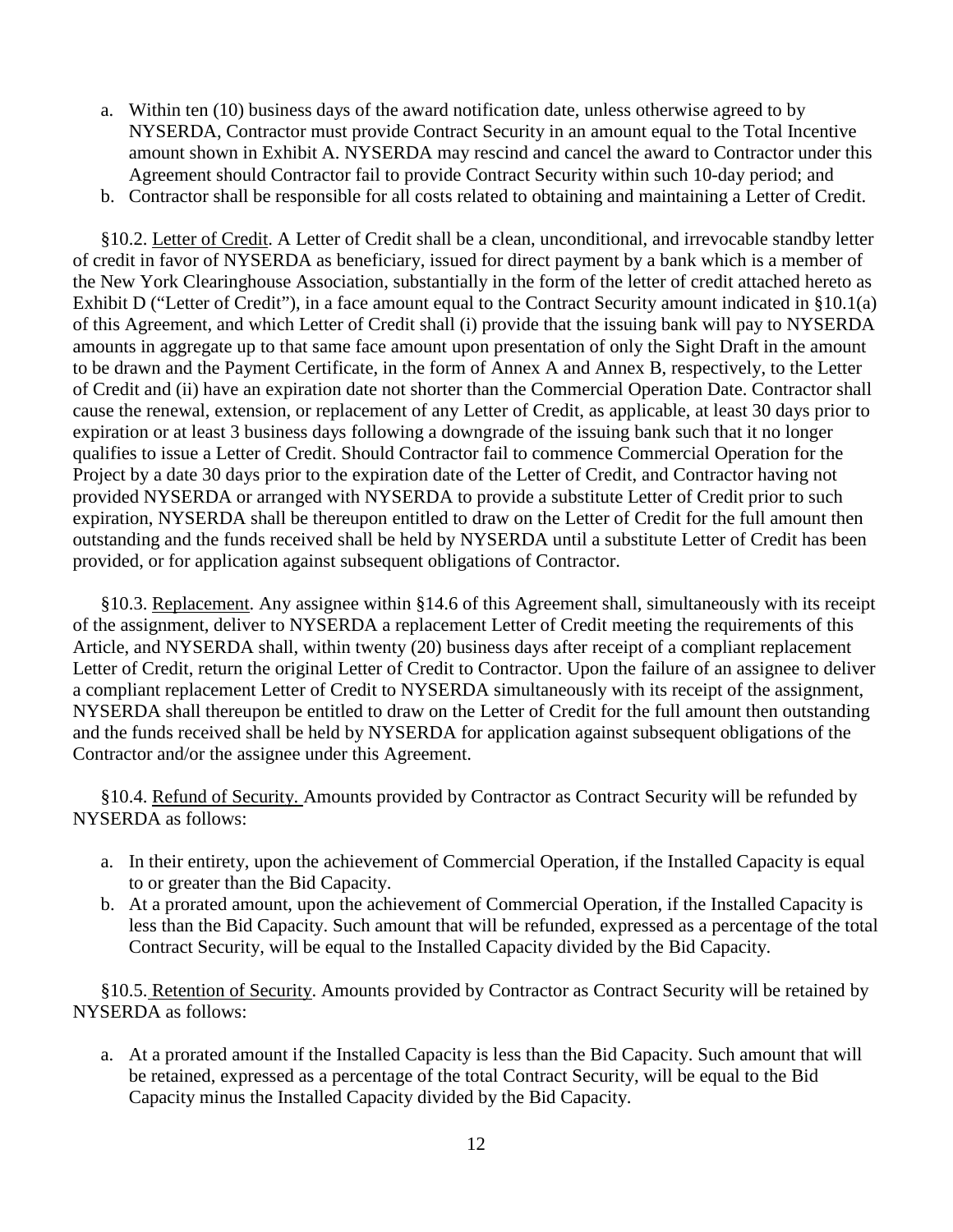§10.6. Stipulated Damages. NYSERDA and Contractor hereby agree, acknowledge and stipulate that NYSERDA's retention of amounts provided by Contractor as Contract Security to pursuant to this Article, is fair and reasonable under the circumstances and in light of the uncertainty and inability to adequately quantify the harm that would result to NYSERDA as a result of events that permit NYSERDA to retain such amounts of the Contract Security.

# ARTICLE 11: WARRANTIES AND GUARANTEES

- §11.1. Each Party warrants and guarantees to the other that:
	- a. it has all requisite power, authority, licenses, permits and franchises, corporate or otherwise, to execute and deliver this Agreement and perform its obligations hereunder;
	- b. its execution, delivery and performance of this Agreement have been duly authorized by, or is in accordance with, its organizing instrument, and this Agreement has been duly executed and delivered for it by the signatories authorized, and it constitutes its legal, valid and binding obligation;
	- c. its execution, delivery and performance of this Agreement shall not result in a breach or violation of, or constitute a default under, any agreement, lease, or instrument to which it is a party or by which it or its properties may be bound or affected; and
	- d. it has not received any notice, nor to the best of its knowledge is there pending or threatened any notice of any violation of any applicable laws, ordinances, regulations, rules, decrees, awards, permits or orders which would materially and adversely affect its ability to perform hereunder.
- §11.2. The Contractor also warrants and guarantees that:
	- a. it is financially and technically qualified to perform the Project;
	- b. it is familiar with and will comply with all general and special federal, State, municipal and local laws, ordinances and regulations, if any, that may in any way affect the performance of this Agreement;
	- c. the design, supervision and workmanship furnished with respect to performance of the Project shall be in accordance with sound and currently accepted engineering practices;
	- d. neither the Contractor nor any of its employees, agents, representatives or servants has actual knowledge of any patent, copyright or trademark issued under the laws of the United States or any other matter which could constitute a basis for any claim that the performance of the Project or any part thereof infringes any patent, copyright, or trademark or otherwise interferes with any other right of any individual, corporation, association or partnership, organization, business or a government or political subdivision thereof, or any governmental agency or instrumentality;
	- e. it has no actual knowledge that there are existing undisclosed or threatened legal actions, claims, or encumbrances, or liabilities that may adversely affect the Project or NYSERDA's rights hereunder;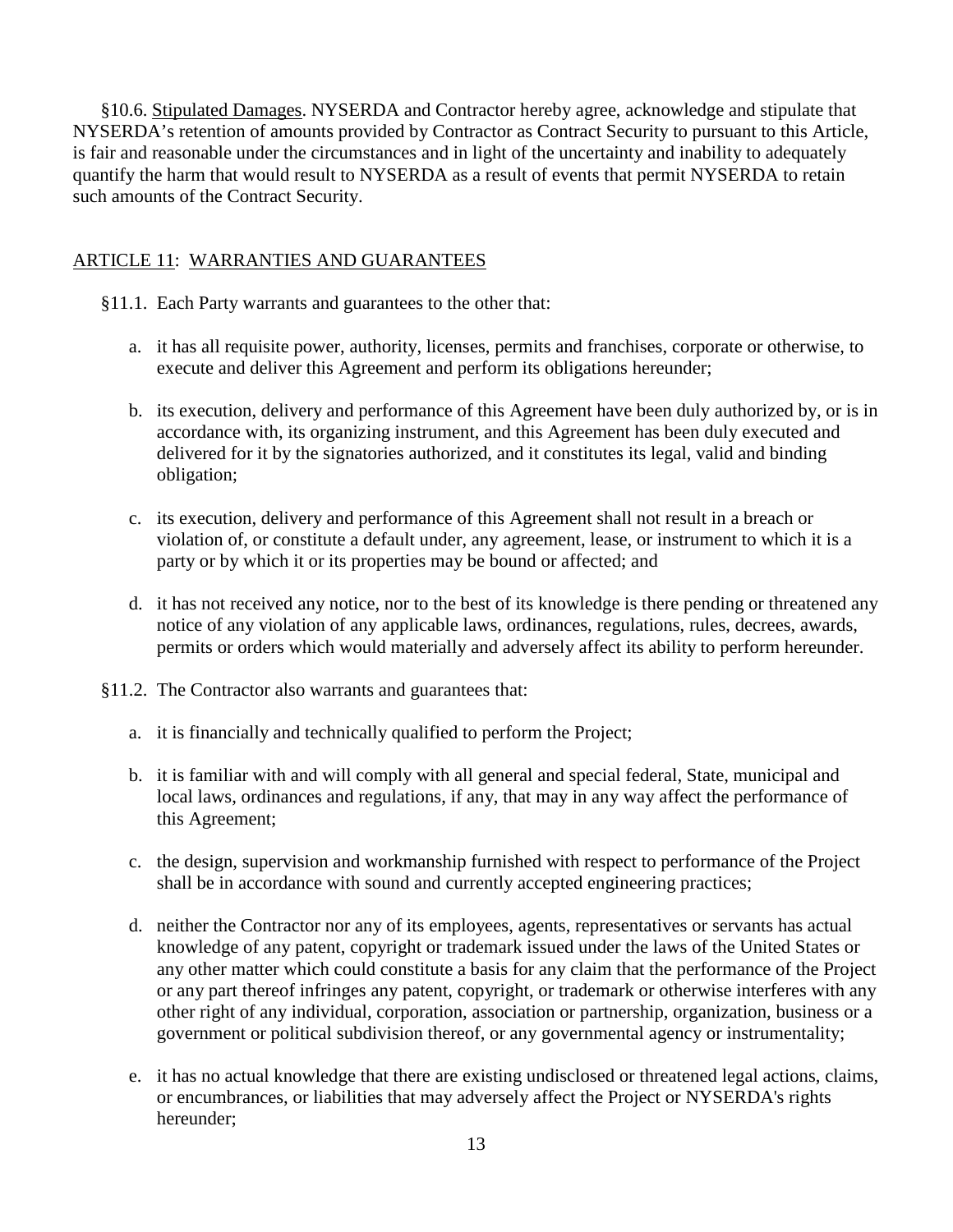- f. it has no actual knowledge that any information or document or statement furnished by the Contractor in connection with this Agreement contains any untrue statement of a material fact or omits to state a material fact necessary to make the statement not misleading, and that all facts have been disclosed that would materially adversely affect the Project;
- g. it has no, and shall not obtain during the course of this Agreement any, interest, financial or otherwise, direct or indirect, nor is it engaged in any business or transaction or professional activity, nor has it incurred any obligation of any nature, which is in substantial conflict with the rendering of services under this Agreement;
- h. it shall exercise reasonable care to achieve commercial standards of fitness for the use of the equipment that is installed in connection with the Project; and
- i. there is and shall be no actual or potential conflict of interest that could prevent the Contractor's satisfactory or ethical performance of duties required to be performed pursuant to the terms of this Agreement. The Contractor shall have a duty to notify NYSERDA immediately of any actual or potential conflicts of interest.

§11.3. NYSERDA does not endorse, guarantee, or warrant any particular manufacturer, product, or the Contractor, and NYSERDA disavows and provides no warranties, expressed or implied, for any product or services that may be rendered hereunder. The Contractor's reliance on warranties is limited to any warranties that may arise from, or be provided by contractors, vendors, manufacturers, etc. The Parties acknowledge that neither NYSERDA nor any of its representatives are responsible for assuring that the design, engineering, construction and/or installation of the Project is proper or in compliance with any particular laws (including patent laws), regulations, codes, or industry standards. NYSERDA does not make any representations of any kind regarding the results to be achieved by any Project, or the adequacy or safety of such measures. The scope of review by NYSERDA of the installation of the Projects is limited solely to determining whether such Projects conform to applicable Bulk Energy Storage Incentive Program terms, conditions, and requirements.

# ARTICLE 12: COMPLIANCE WITH CERTAIN LAWS

§12.1. Governing Law/Venue. This Agreement shall be interpreted according to the laws of the State of New York without regard to its conflicts of laws principles. The Contractor, its subcontractors and consultants will comply with all laws, rules, orders, regulations and requirements of federal, state and municipal governments applicable thereto, including provisions set forth in Exhibit C hereto. The Parties irrevocably acknowledge and accept that all actions arising under or relating to this Agreement, and the transactions contemplated hereby and thereby shall be brought exclusively in the New York State Court located in Albany, New York having subject matter jurisdiction over such matters, in accordance with NY CPLR § 505, and each of the Parties hereby consents to and accepts such personal jurisdiction of, and waives any objection as to the laying of venue in, such courts for purposes of such action.

§12.2. All Legal Provisions Deemed Included. It is the intent and understanding of the Contractor and NYSERDA that each and every provision of law required by the laws of the State of New York to be contained in this Agreement shall be contained herein, and if, through mistake, oversight or otherwise, any such provision is not contained herein, or is not contained herein in correct form, this Agreement shall,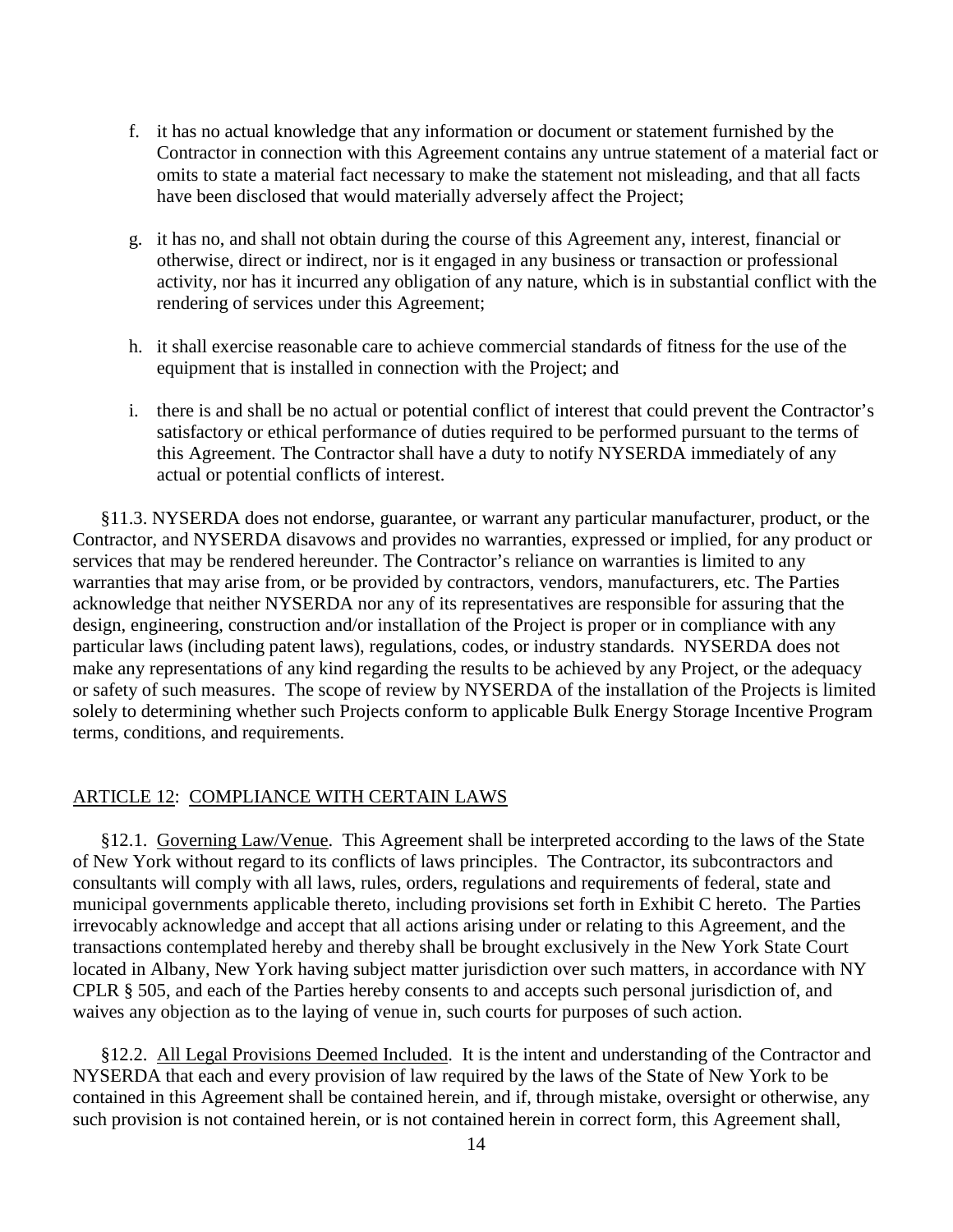upon the application of either NYSERDA or the Contractor, promptly be amended so as to comply strictly with the laws of the State of New York with respect to the inclusion in this Agreement of all such provisions.

§12.3. Other Legal Requirements. The references to particular laws of the State of New York in this Article, and elsewhere in this Agreement are not intended to be exclusive and nothing contained in this Article and the Agreement shall be deemed to modify the obligations of the Contractor to comply with all legal requirements.

§12.4. Equipment Requirements. All equipment and components required for the Project shall comply with all manufacturers' installation requirements, applicable laws, regulations, codes, licensing, and permit requirements. This includes, but is not limited to, SEQR; the International Building Code Series as amended by the New York State Uniform Code Supplement; the National Electric Code; New York State's Standard Interconnection Requirements; and all applicable State, city, town, or local ordinances or permit requirements, and any additional requirements of the local Authority Having Jurisdiction.

§12.5. State Environmental Quality Review Act (SEQR). NYSERDA is subject to the provisions of SEQR, implementing regulations of the New York State Department of Environmental Conservation, and implementing regulations of NYSERDA. Funding will not be released for the Project if Contractor has not complied with SEQR.

§12.6. Permits and Approvals. The Contractor shall be responsible to obtain all applicable permits and regulatory approvals that may be required in order to develop and/or operate the Project during the Project Term. Entry into this Agreement in no way replaces or modifies the necessity or applicability of any permit or approval process by any jurisdiction. NYSERDA's obligations to make payments to Contractor will be conditional on the acquisition of all such permits and approvals. Upon request by NYSERDA, Contractor must demonstrate such acquisition and/or provide copies of all permits and approvals acquired. Contractor shall provide prompt notice to NYSERDA of the initiation of any criminal or regulatory investigation, hearing, proceeding, or review process ("Process") by any federal or State entity regarding any actual or alleged violation of any permit or approval obtained or applied for with respect to the Project, as well as of any modification, penalty and/or fine that may be imposed or occur as a result of such a Process or violation.

§12.7 Decommissioning and Recycling. At the end of the useful life of the Project, Contractor is responsible for ensuring the Project, including all equipment and components, are decommissioned and, if applicable, recycled in accordance with all applicable laws, rules, and regulations, including but not limited to, the decommissioning requirements of the local Authority Having Jurisdiction, and applicable New York State Environmental Conservation Law requirements, transportation requirements from the New York State Department of Transportation, if any, and any other applicable laws or regulations, including State and Federal environmental laws, such as any Department of Environmental Conservation regulations pertaining to disposal.

# ARTICLE 13: PUBLICITY

§13.1. The Contractor shall collaborate with NYSERDA's Manager of Communications to prepare any press release and to plan for any news conference concerning the Project. In addition, the Contractor shall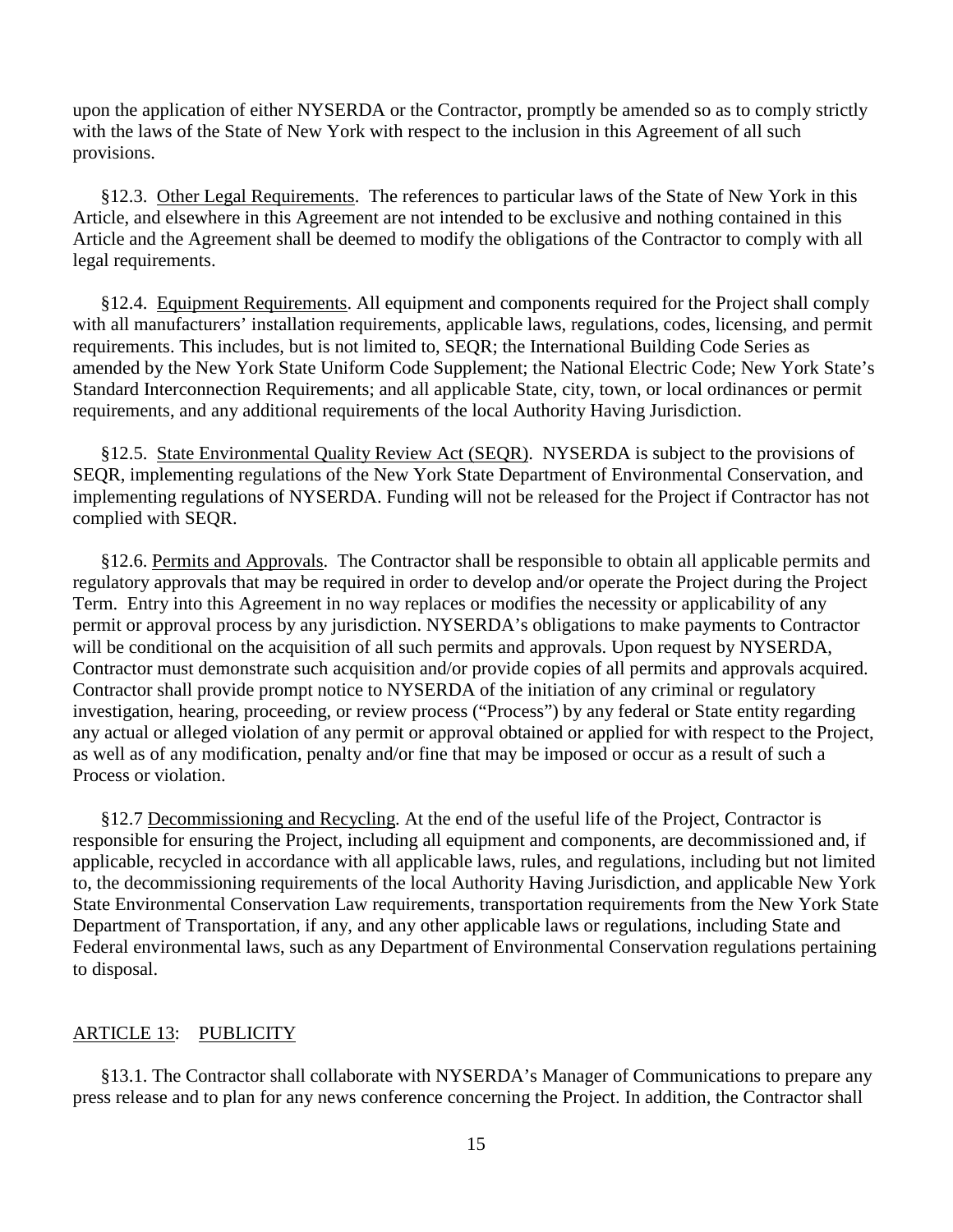notify NYSERDA's Manager of Communications regarding any media interview in which the Project is referred to or discussed.

§13.2. It is recognized that during the course of the Project under this Agreement, the Contractor or its employees may from time to time desire to publish information regarding the work performed in the course of or under this Agreement. In any such information, the Contractor shall credit funding participation in the Project and shall state that "NYSERDA has not reviewed the information contained herein, and the opinions expressed in this report do not necessarily reflect those of NYSERDA or the State of New York."

§13.3. Commercial promotional materials, advertisements, informational brochures, and web site content produced by the Contractor or customer shall credit NYSERDA and shall be submitted to NYSERDA for review and recommendations to improve their effectiveness prior to use. Such content may be approved in advance by NYSERDA, and, after initial approval, such content may be used in subsequent promotional materials or advertisements without additional approvals. In the event that NYSERDA determines that the Contractor is presenting or publishing incorrect or misleading information regarding the work performed under this Agreement, the terms of this Agreement, or Contractor's status under this Agreement, the Contractor agrees to make appropriate modifications promptly upon notification by NYSERDA.

§13.3. The Contractor shall not use NYSERDA's corporate name, logo, identity, or any affiliation, without NYSERDA's prior written consent.

### ARTICLE 14: MISCELLANEOUS

§14.1. Entire Agreement; Amendment. This Agreement, together with all attachments, exhibits and Program rules incorporated by reference, embodies the entire agreement and understanding between NYSERDA and the Contractor and supersedes all prior agreements and understandings relating to the subject matter hereof. Except as otherwise expressly provided for herein, this Agreement may be changed, waived, discharged or terminated only by an instrument in writing, signed by the Party against which enforcement of such change, waiver, discharge or termination is sought.

§14.2. Record Retention. The Contractor and subcontractors shall keep, maintain, and preserve at its principal office throughout the term of the Agreement and for a period of three (3) years after the expiration or early termination of this Agreement, accurate records of the Project work which is performed hereunder. NYSERDA or its designated agent shall at reasonable times have access to inspect such records.

§14.3. No Waiver. The failure of either Party to insist upon strict adherence to any term of this Agreement on any occasion shall not be considered a waiver nor deprive that Party of the right thereafter to insist upon strict adherence to that term or any other term of this Agreement.

§14.4. Rights and Remedies. No right or remedy conferred upon or reserved to the Parties by this Agreement excludes any other rights or remedies provided by law or equity nor restricts the Parties' rights to exercise any other right or remedy.

§14.5. Disputes. Where any matters related to this Agreement are in dispute, the NYSERDA Project Manager and the Contractor contact person, or their designated representatives shall promptly but in any case, within twenty (20) calendar days of written notice by either Party to the other, meet at a mutually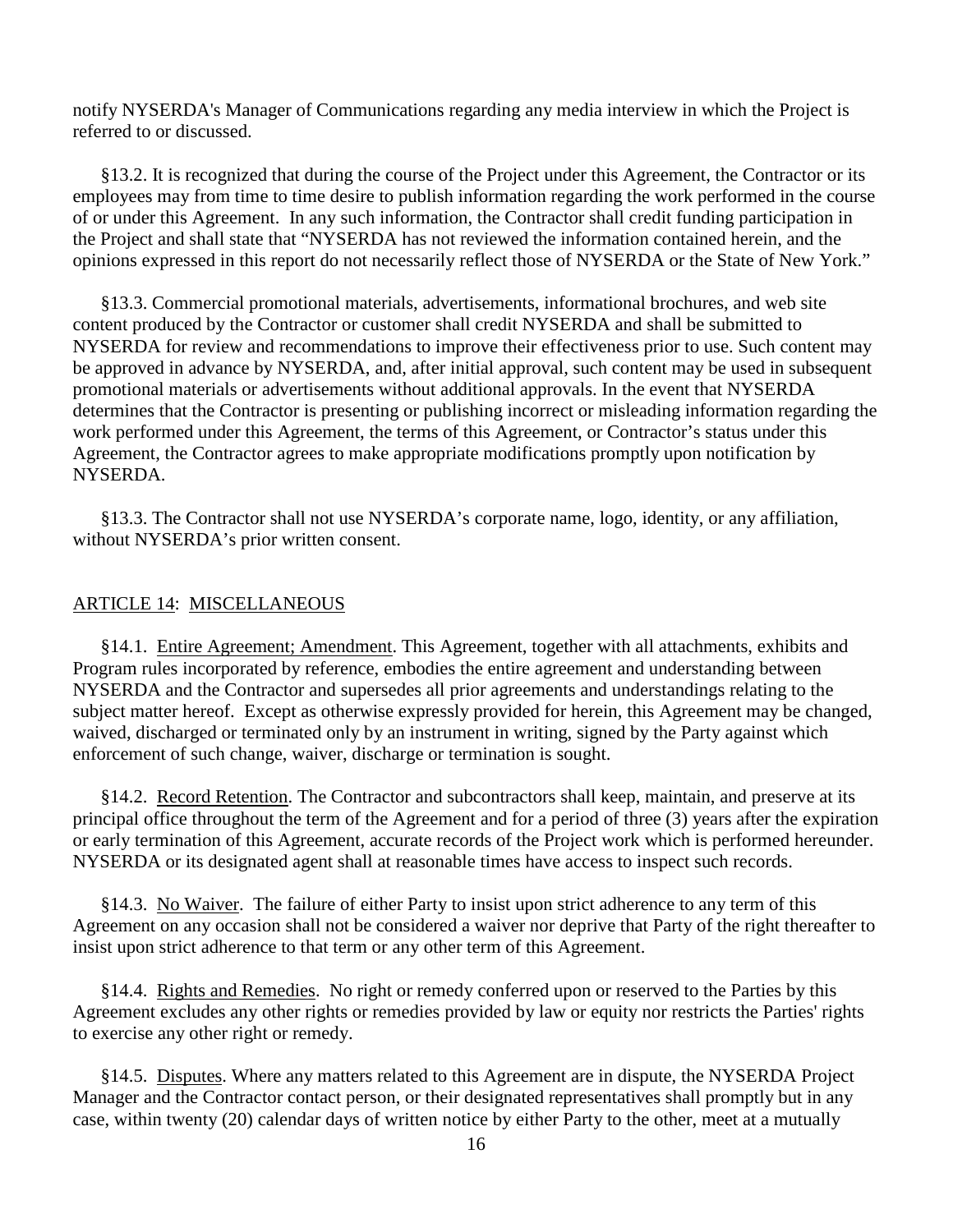acceptable time and place, and thereafter as often as they reasonably deem necessary to exchange information and attempt in good faith to resolve the dispute.

§14.6. Assignment. The assignment, transfer, conveyance, or other disposal of this Agreement or any of the Contractor's rights, obligations, interests or responsibilities hereunder, in whole or in part, without the express consent in writing of NYSERDA shall be void and of no effect as to NYSERDA. Failure to obtain such approval from NYSERDA may result in a cancellation or adjustment of incentives pursuant to §5.5.

§14.7. Subcontracting. Contractor may subcontract all or any portion of the work relating to the construction, commissioning and maintenance of the Project to subcontractors. Regardless of subcontracting arrangements, Contractor shall be responsible for the performance of this Agreement, including all reporting to NYSERDA, and the continued operation and maintenance of the Project, unless this Agreement has been assigned pursuant to §14.6. Contractor shall remain ultimately responsible and liable for the acts and omissions of any subcontractor, including subcontractor's employees, that Contractor engages to the same extent as if such acts or omissions were made by Contractor or its employees. Nothing contained herein shall create any contractual rights in any subcontractor against NYSERDA. The Contractor shall not, without prior written permission from NYSERDA, knowingly subcontract with, employ or hire any individual or company to perform work under this Agreement if said individual or company is currently in a probation or suspended status or whose past participation in the Bulk Energy Storage Incentive Program or any other NYSERDA PON or program has been suspended or terminated. For each subcontract valued at \$100,000 or more, the Contractor shall obtain and maintain a completed Vendor Assurance of No Conflict of Interest or Detrimental Effect form (Exhibit E) from such subcontractor prior to the execution of the subcontract. Such form shall be made available to the Contractor by NYSERDA. Each such subcontract shall contain a provision whereby the subcontractor warrants and guarantees that there is and shall be no actual or potential conflict of interest that could prevent the subcontractor's satisfactory or ethical performance of duties required to be performed pursuant to the terms of the subcontract and that the subcontractor shall have a duty to notify NYSERDA immediately of any actual or potential conflicts of interest.

§14.8. Notices. All notices, requests, consents, approvals and other communications which may or are required to be given by either Party to the other under this Agreement shall be deemed to have been sufficiently given for all purposes hereunder when delivered or mailed by registered or certified mail, postage prepaid, return receipt requested, (i) if to NYSERDA, at 17 Columbia Circle, Albany, New York 12203-6399, or at such other address as NYSERDA shall have furnished to the Contractor in writing, and (ii) if to the Contractor, at the address noted in the first paragraph of Page 3 of this Agreement, or such other address as the Contractor shall have furnished to it in writing.

§14.9. Executory Clause. NYSERDA shall have no liability under this Agreement to the Contractor or to anyone else beyond funds actually paid to NYSERDA by third parties which would fund this Agreement.

§14.10. Independent Contractor. The status of the Contractor under this Agreement shall be that of an independent contractor and not that of an agent, and in accordance with such status, the Contractor, subcontractors, and their respective officers, agents, employees, representatives and servants shall at all times during the term of this Agreement conduct themselves in a manner consistent with such status and by reason of this Agreement shall neither hold themselves out as, nor claim to be acting in the capacity of, officers, employees, agents, representatives or servants of NYSERDA nor make any claim, demand or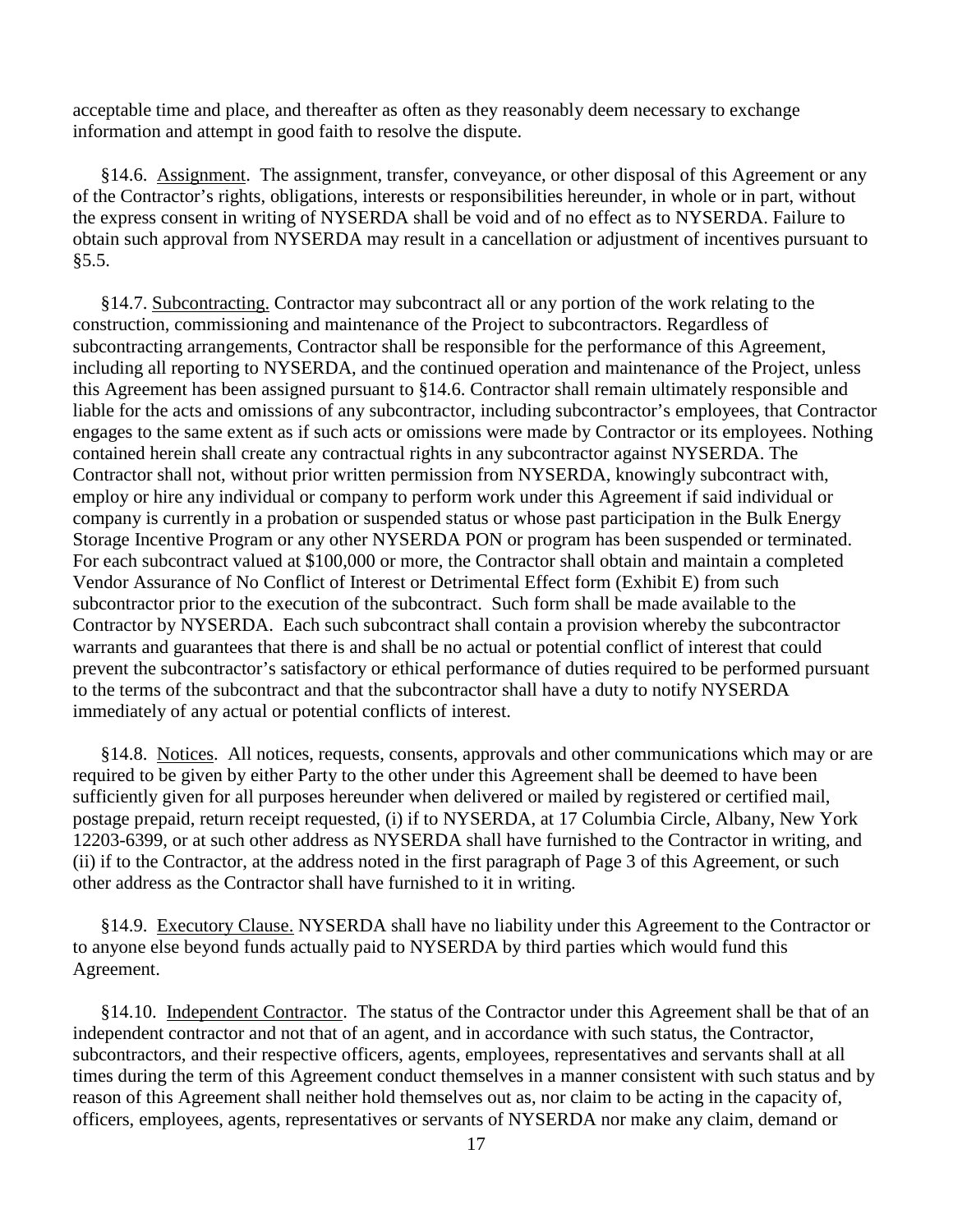application for any right or privilege applicable to NYSERDA, including, without limitation, rights or privileges derived from workers' compensation coverage, unemployment insurance benefits, social security coverage and retirement membership or credit. If it is determined that the Contractor is not fairly or accurately representing the Bulk Energy Storage Incentive Program and/or its relationship with NYSERDA, the Contractor will be subject to administrative review and its status within the Bulk Energy Storage Incentive Program may be affected.

§14.11. Audit. NYSERDA shall have the right from time to time and at all reasonable times during the term of the Agreement and such reasonable period thereafter to inspect and audit any and all books, accounts, subcontracts, and records pertaining to Contractor's performance under this Agreement, at the office or offices of the Contractor where they are then being kept, maintained and preserved. If such books, accounts and records are not kept at an office within the State of New York, within a reasonable time of a request by NYSERDA, Contractor shall make such books, accounts and records available to NYSERDA at NYSERDA's offices or at an agreed upon location within the State of New York. Any payment made under this Agreement shall be subject to retroactive adjustment (reduction or increase) regarding amounts included therein which are found by NYSERDA on the basis of any audit of the Contractor by an agency of the United States, the State of New York or NYSERDA not to constitute a properly invoiced amount.

§14.12. Review and Disclaimer. NYSERDA's execution of this Agreement with the Contractor and any NYSERDA review of the design, construction, operation, or maintenance of the Project shall not constitute any representation as to the economic or technical feasibility, operational capability, or reliability of the Project or Facility. The Contractor shall in no way represent to any third party that NYSERDA's execution of this Agreement or any reviews by NYSERDA, including, but not limited to, NYSERDA's review of the design, construction, operation, or maintenance of the Project is a representation by NYSERDA as to the economic or technical feasibility, operational capability, or reliability of the Facility or Project.

§14.13. Consent to Contact. Contractor agrees and consents to receive notices at the following designated e-mail addresses of Contractor's Project Director(s):

Email:

§14.14. Utility Bulk Dispatch Rights Contract. Contractor acknowledges that the utility is solely responsible for payments associated with the utility Bulk Dispatch Rights contract, and NYSERDA shall have no obligation to pay to Contractor amounts in respect of the Bulk Dispatch Rights contract amount, or any part thereof, and any failure by the utility to pay amounts owed to Contractor under the Bulk Dispatch Rights contract when and as due shall not relieve Contractor of any obligation under this Agreement.

# ARTICLE 15: FREEDOM OF INFORMATION

§15.1. Freedom of Information Law. Contractor acknowledges that NYSERDA is subject to and must comply with the requirements of New York's Freedom of Information Law ("FOIL;" see Exhibit B, Public Officers' Law Article 6).

§15.2. Claim of Confidentiality. Information of any tangible form including any document that Contractor wishes to be protected from disclosure to third parties must be marked "Confidential" or "Proprietary" at the time such information is provided to NYSERDA.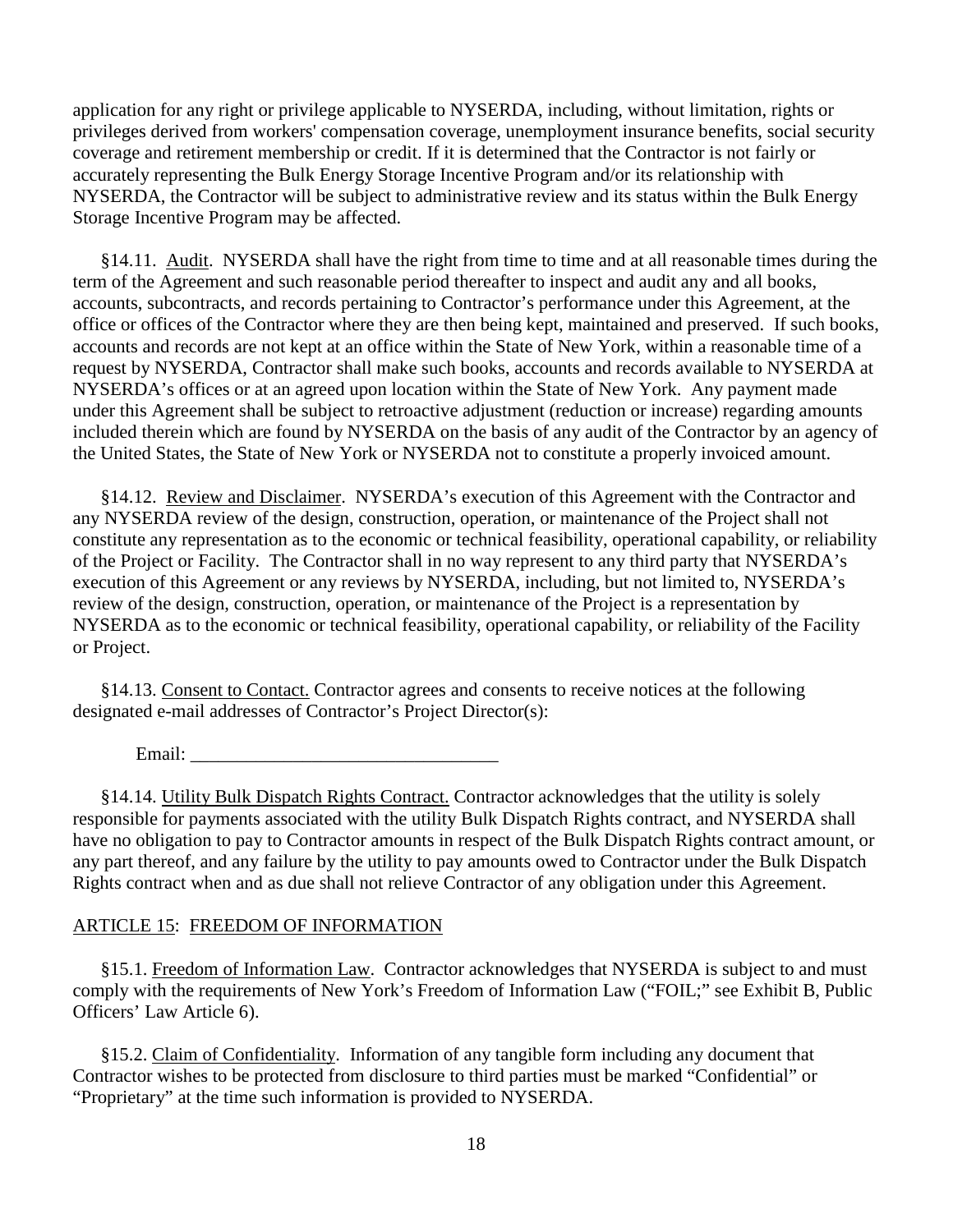§15.3. Trade Secrets/Commercial Information. The FOIL Law (Public Officers Law § 87(d)(2)) provides an exception to disclosure for records or portions thereof that "are trade secrets or are submitted to an agency by a commercial enterprise or derived from information obtained from a commercial enterprise and which if disclosed would cause substantial injury to the competitive position of the subject enterprise." If NYSERDA receives a request from a third party for information or a document received from Contractor and which has been marked "Confidential" or "Proprietary," NYSERDA will process such request under the procedures provided by NYSERDA's FOIL regulations (see [www.nyserda.org/About/NYSERDA.Regulations.pdf\)](http://www.nyserda.org/About/NYSERDA.Regulations.pdf).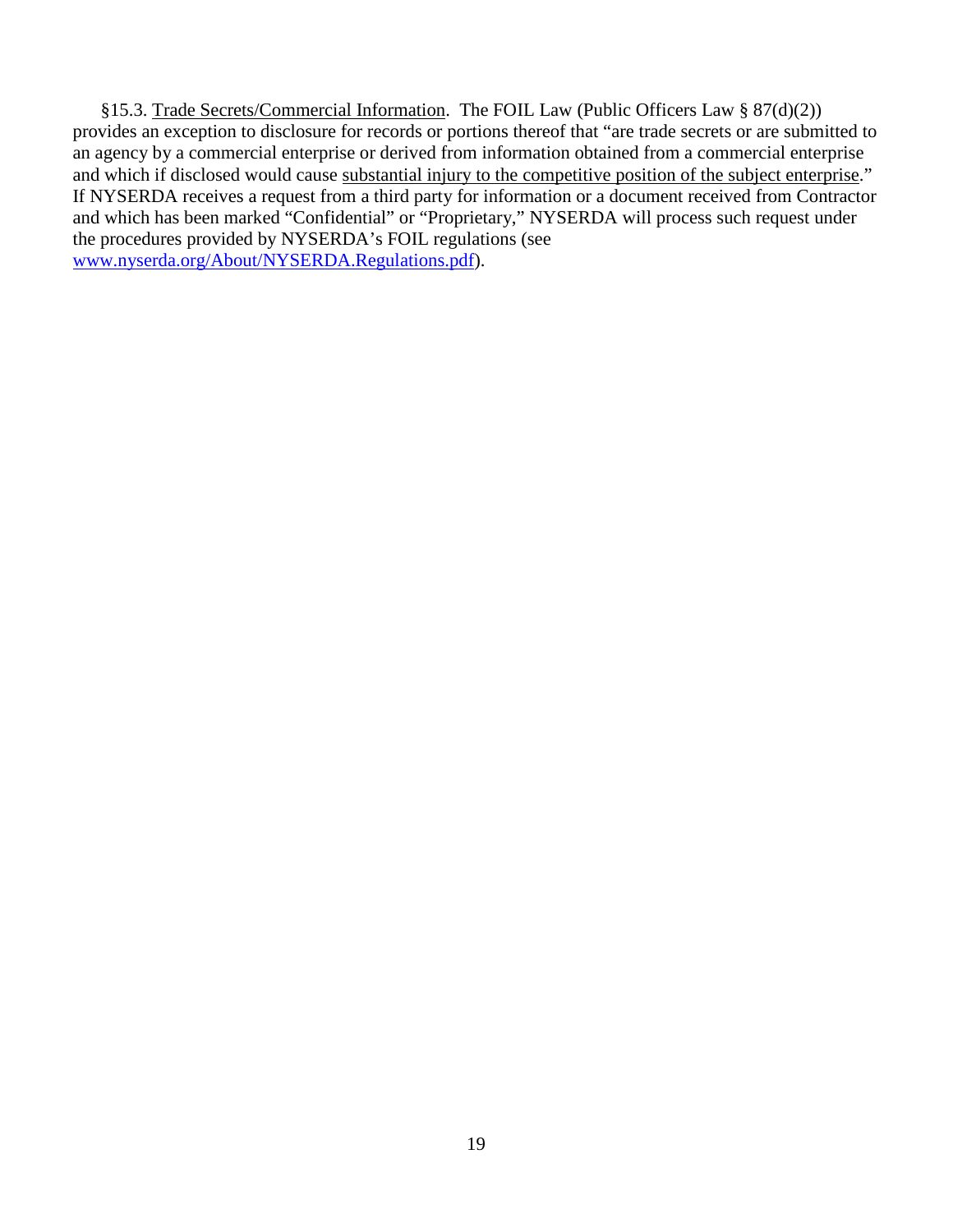# EXHIBIT A Total Incentive

Contractor Name: Agreement Number:

Project Name:

| <b>Incentive Payment</b>                   | <b>Incentive Amount</b>                            |
|--------------------------------------------|----------------------------------------------------|
| Payment 1: Commercial Operation (\$XXX/kW) | \$[70% Total Incentive]                            |
| Payment 2: Annual Payment                  | $$[1/7 \text{ of } 30\% \text{ Total Incentive}]\$ |
| Payment 3: Annual Payment                  | $$[1/7 \text{ of } 30\% \text{ Total Incentive}]\$ |
| Payment 4: Annual Payment                  | $$[1/7 \text{ of } 30\% \text{ Total Incentive}]\$ |
| Payment 5: Annual Payment                  | $$[1/7 \text{ of } 30\% \text{ Total Incentive}]\$ |
| Payment 6: Annual Payment                  | $$[1/7 \text{ of } 30\% \text{ Total Incentive}]\$ |
| Payment 7: Annual Payment                  | $$[1/7 \text{ of } 30\% \text{ Total Incentive}]\$ |
| Payment 8: Annual Payment                  | $$[1/7 \text{ of } 30\% \text{ Total Incentive}]\$ |
| <b>Total Incentive</b>                     | \$X                                                |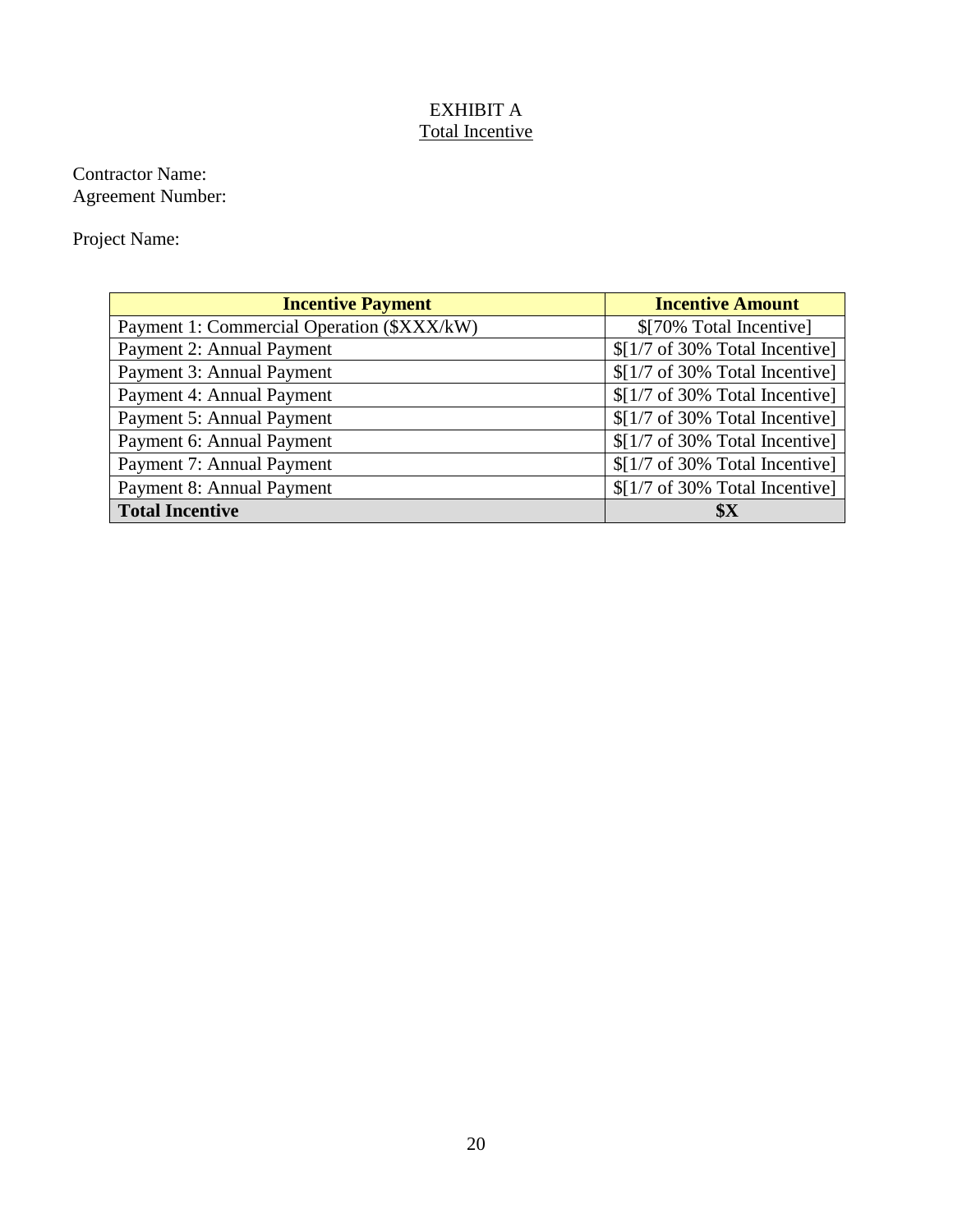#### EXHIBIT B

### REVISED 5/12

#### STANDARD TERMS AND CONDITIONS FOR ALL NYSERDA AGREEMENTS

(Based on Standard Clauses for New York State Contracts and Tax Law Section 5-a)

The parties to the Agreement agree to be bound by the following clauses which are hereby made a part of the Agreement:

1. NON-DISCRIMINATION REQUIREMENTS. To the extent required by Article 15 of the Executive Law (also known as the Human Rights Law) and all other State and Federal statutory and constitutional nondiscrimination provisions, the Contractor will not discriminate against any employee or applicant for employment because of race, creed, color, sex, national origin, sexual orientation, age, disability, genetic predisposition or carrier status, or marital status. Furthermore, in accordance with Section 220-e of the Labor Law, if this is an Agreement for the construction, alteration or repair of any public building or public work or for the manufacture, sale or distribution of materials, equipment or supplies, and to the extent that this Agreement shall be performed within the State of New York, Contractor agrees that neither it nor its subcontractors shall, by reason of race, creed, color, disability, sex or national origin: (a) discriminate in hiring against any New York State citizen who is qualified and available to perform the work; or (b) discriminate against or intimidate any employee hired for the performance of work under this Agreement. If this is a building service Agreement as defined in Section 230 of the Labor Law, then, in accordance with Section 239 thereof, Contractor agrees that neither it nor its subcontractors shall, by reason of race, creed, color, national origin, age, sex or disability: (a) discriminate in hiring against any New York State citizen who is qualified and available to perform the work; or (b) discriminate against or intimidate any employee hired for the performance of work under this contract. Contractor is subject to fines of \$50.00 per person per day for any violation of Section 220-e or Section 239 as well as possible termination of this Agreement and forfeiture of all moneys due hereunder for a second subsequent violation.

2. WAGE AND HOURS PROVISIONS. If this is a public work Agreement covered by Article 8 of the Labor Law or a building service Agreement covered by Article 9 thereof, neither Contractor's employees nor the employees of its subcontractors may be required or permitted to work more than the number of hours or days stated in said statutes, except as otherwise provided in the Labor Law and as set forth in prevailing wage and supplement schedules issued by the State Labor Department. Furthermore, Contractor and its subcontractors must pay at least the prevailing wage rate and pay or provide the prevailing supplements, including the premium rates for overtime pay, as determined by the State Labor Department in accordance with the Labor Law. Additionally, effective April 28, 2008, if this is a public work contract covered by Article 8 of the Labor Law, the Contractor understands and agrees that the filing of payrolls in a manner consistent with Subdivision 3-a of Section 220 of the Labor Law shall be a condition precedent to payment by NYSERDA of any NYSERDA-approved sums due and owing for work done upon the project.

3. NON-COLLUSIVE BIDDING REQUIREMENT. In accordance with Section 2878 of the Public Authorities Law, if this Agreement was awarded based upon the submission of bids, Contractor warrants, under penalty of perjury, that its bid was arrived at independently and without collusion aimed at restricting competition. Contractor further warrants that, at the time Contractor submitted its bid, an authorized and responsible person executed and delivered to NYSERDA a non-collusive bidding certification on Contractor's behalf.

4. INTERNATIONAL BOYCOTT PROHIBITION. If this Agreement exceeds \$5,000, the Contractor agrees, as a material condition of the Agreement, that neither the Contractor nor any substantially owned or affiliated person, firm, partnership or corporation has participated, is participating, or shall participate in an international boycott in violation of the Federal Export Administration Act of 1979 (50 USC App. Sections 2401 et seq.) or regulations thereunder. If such Contractor, or any of the aforesaid affiliates of Contractor, is convicted or is otherwise found to have violated said laws or regulations upon the final determination of the United States Commerce Department or any other appropriate agency of the United States subsequent to the Agreement's execution, such Agreement, amendment or modification thereto shall be rendered forfeit and void. The Contractor shall so notify NYSERDA within five (5) business days of such conviction, determination or disposition of appeal. (See and compare Section 220-f of the Labor Law, Section 139-h of the State Finance Law, and 2 NYCRR 105.4).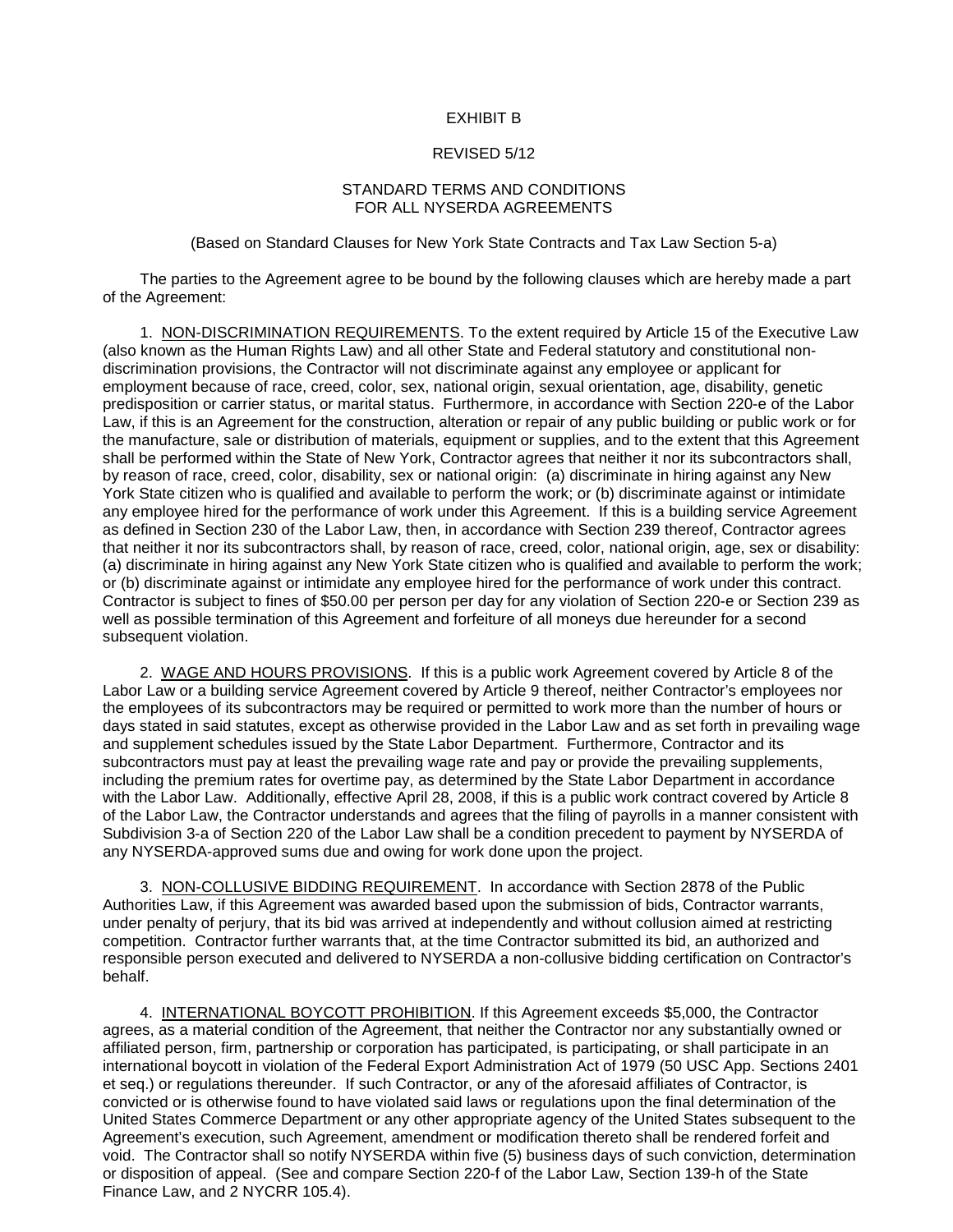5. SET-OFF RIGHTS. NYSERDA shall have all of its common law and statutory rights of set-off. These rights shall include, but not be limited to, NYSERDA's option to withhold for the purposes of set-off any moneys due to the Contractor under this Agreement up to any amounts due and owing to NYSERDA with regard to this Agreement, any other Agreement, including any Agreement for a term commencing prior to the term of this Agreement, plus any amounts due and owing to NYSERDA for any other reason including, without limitation, tax delinquencies, fee delinquencies or monetary penalties relative thereto.

6. PROPRIETARY INFORMATION. Notwithstanding any provisions to the contrary in the Agreement, Contractor and NYSERDA acknowledge and agree that all information, in any format, submitted to NYSERDA shall be subject to and treated in accordance with the NYS Freedom of Information Law ("FOIL," Public Officers Law, Article 6). Pursuant to FOIL, NYSERDA is required to make available to the public, upon request, records or portions thereof which it possesses, unless that information is statutorily exempt from disclosure. Therefore, unless the Agreement specifically requires otherwise, Contractor should submit information to NYSERDA in a non-confidential, non-proprietary format. FOIL does provide that NYSERDA may deny access to records or portions thereof that "are trade secrets or are submitted to an agency by a commercial enterprise or derived from information obtained from a commercial enterprise and which if disclosed would cause substantial injury to the competitive position of the subject enterprise." [See Public Officers Law, § 87(2)(d)]. Accordingly, if the Agreement specifically requires submission of information in a format Contractor considers a proprietary and/or confidential trade secret, Contractor shall fully identify and plainly label the information "confidential" or "proprietary" at the time of disclosure. By so marking such information, Contractor represents that the information has actual or potential specific commercial or competitive value to the competitors of Contractor. Without limitation, information will not be considered confidential or proprietary if it is or has been (i) generally known or available from other sources without obligation concerning its confidentiality; (ii) made available by the owner to others without obligation concerning its confidentiality; or (iii) already available to NYSERDA without obligation concerning its confidentiality. In the event of a FOIL request, it is NYSERDA's policy to consider records as marked above pursuant to the trade secret exemption procedure set forth in 21 New York Codes Rules & Regulations § 501.6 and any other applicable law or regulation. However, NYSERDA cannot guarantee the confidentiality of any information submitted. More information on FOIL, and the relevant statutory law and regulations, can be found at the website for the Committee on Open Government [\(http://www.dos.state.ny.us/coog/foil2.html\)](http://www.dos.state.ny.us/coog/foil2.html) and NYSERDA's Regulations, Part 501

[\(http://www.nyserda.ny.gov/en/About/~/media/Files/About/Contact/NYSERDARegulations.ashx\)](http://www.nyserda.ny.gov/en/About/%7E/media/Files/About/Contact/NYSERDARegulations.ashx).

7. IDENTIFYING INFORMATION AND PRIVACY NOTIFICATION. (a) FEDERAL EMPLOYER IDENTIFICATION NUMBER and/or FEDERAL SOCIAL SECURITY NUMBER. As a condition to NYSERDA's obligation to pay any invoices submitted by Contractor pursuant to this Agreement, Contractor shall provide to NYSERDA its Federal employer identification number or Federal social security number, or both such numbers when the Contractor has both such numbers. Where the Contractor does not have such number or numbers, the Contractor must give the reason or reasons why the payee does not have such number or numbers.

(b) PRIVACY NOTIFICATION**.** The authority to request the above personal information from a seller of goods or services or a lessor of real or personal property, and the authority to maintain such information, is found in Section 5 of the State Tax Law. Disclosure of this information by Contractor to the State is mandatory. The principal purpose for which the information is collected is to enable the State to identify individuals, businesses and others who have been delinquent in filing tax returns or may have understated their tax liabilities and to generally identify persons affected by the taxes administered by the Commissioner of Taxation and Finance. The information will be used for tax administration purposes and for any other purpose authorized by law.

8. CONFLICTING TERMS. In the event of a conflict between the terms of the Agreement (including any and all attachments thereto and amendments thereof) and the terms of this Exhibit C, the terms of this Exhibit C shall control.

9. GOVERNING LAW. This Agreement shall be governed by the laws of the State of New York except where the Federal supremacy clause requires otherwise.

10. NO ARBITRATION. Disputes involving this Agreement, including the breach or alleged breach thereof, may not be submitted to binding arbitration (except where statutorily required) without the NYSERDA's written consent, but must, instead, be heard in a court of competent jurisdiction of the State of New York.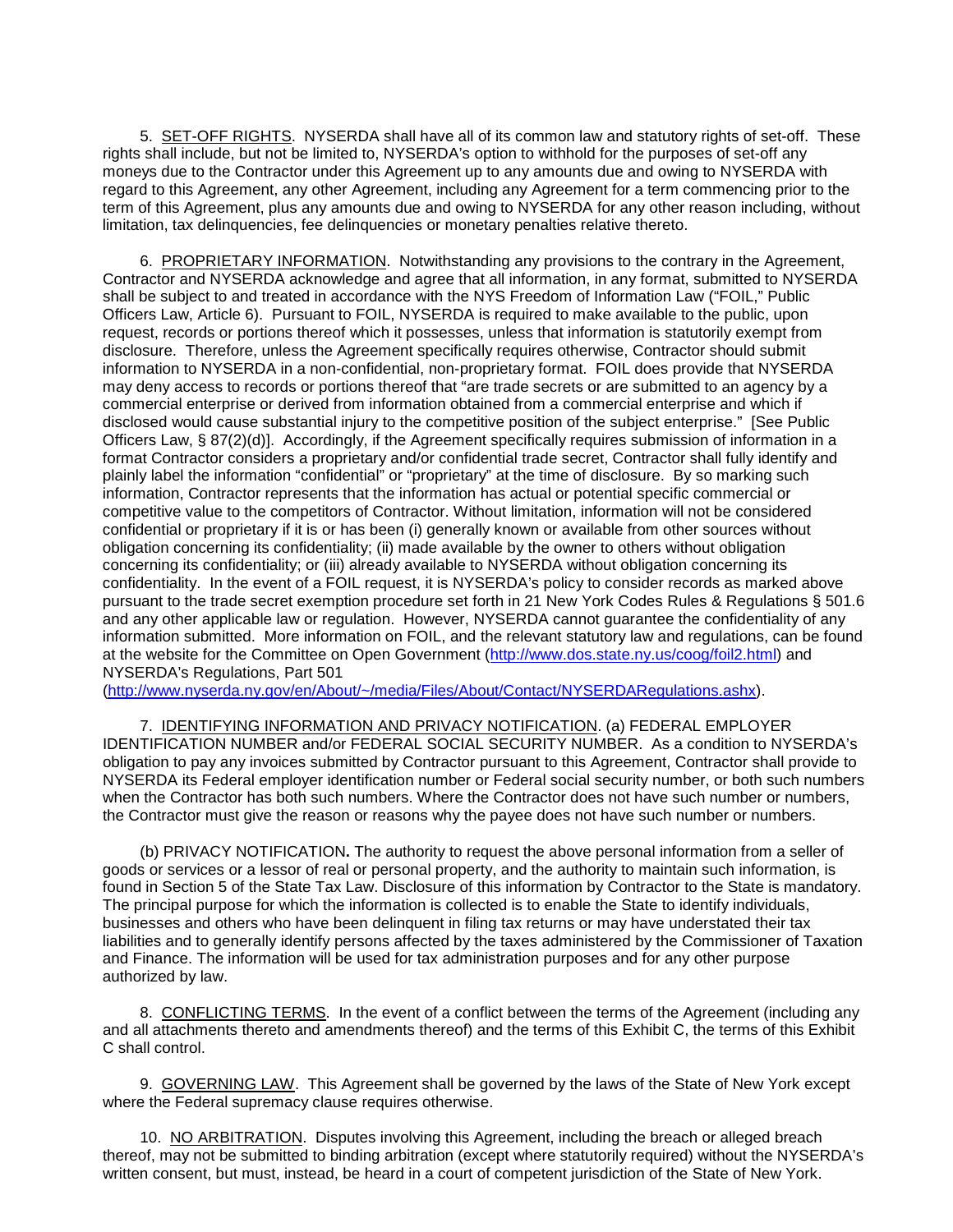11. SERVICE OF PROCESS. In addition to the methods of service allowed by the State Civil Practice Law and Rules ("CPLR"), Contractor hereby consents to service of process upon it by registered or certified mail, return receipt requested. Service hereunder shall be complete upon Contractor's actual receipt of process or upon NYSERDA's receipt of the return thereof by the United States Postal Service as refused or undeliverable. Contractor must promptly notify NYSERDA, in writing, of each and every change of address to which service of process can be made. Service by NYSERDA to the last known address shall be sufficient. Contractor will have thirty (30) calendar days after service hereunder is complete in which to respond.

12. CRIMINAL ACTIVITY. If subsequent to the effectiveness of this Agreement, NYSERDA comes to know of any allegation previously unknown to it that the Contractor or any of its principals is under indictment for a felony, or has been, within five (5) years prior to submission of the Contractor's proposal to NYSERDA, convicted of a felony, under the laws of the United States or Territory of the United States, then NYSERDA may exercise its stop work right under this Agreement. If subsequent to the effectiveness of this Agreement, NYSERDA comes to know of the fact, previously unknown to it, that Contractor or any of its principals is under such indictment or has been so convicted, then NYSERDA may exercise its right to terminate this Agreement. If the Contractor knowingly withheld information about such an indictment or conviction, NYSERDA may declare the Agreement null and void and may seek legal remedies against the Contractor and its principals. The Contractor or its principals may also be subject to penalties for any violation of law which may apply in the particular circumstances. For a Contractor which is an association, partnership, corporation, or other organization, the provisions of this paragraph apply to any such indictment or conviction of the organization itself or any of its officers, partners, or directors or members of any similar governing body, as applicable.

13. PERMITS. It is the responsibility of the Contractor to acquire and maintain, at its own cost, any and all permits, licenses, easements, waivers and permissions of every nature necessary to perform the work.

14. PROHIBITION ON PURCHASE OF TROPICAL HARDWOODS. The Contractor certifies and warrants that all wood products to be used under this Agreement will be in accordance with, but not limited to, the specifications and provisions of State Finance Law Section 165 (Use of Tropical Hardwoods), which prohibits purchase and use of tropical hardwoods, unless specifically exempted by NYSERDA.

15. OMNIBUS PROCUREMENT ACT OF 1992. It is the policy of New York State to maximize opportunities for the participation of New York State business enterprises, including minority and womenowned business enterprises as bidders, subcontractors and suppliers on its procurement contracts.

Information on the availability of New York State subcontractors and suppliers is available from:

NYS Department of Economic Development Division for Small Business 30 South Pearl St -- 7th Floor Albany, New York 12245 Telephone: 518-292-5220 Fax: 518-292-5884 [http://www.esd.ny.gov](http://www.esd.ny.gov/)

A directory of certified minority and women-owned business enterprises is available from:

NYS Department of Economic Development Division of Minority and Women's Business Development 30 South Pearl St -- 2nd Floor Albany, New York 12245 Telephone: 518-292-5250 Fax: 518-292-5803 [http://www.empire.state.ny.us](http://www.empire.state.ny.us/)

The Omnibus Procurement Act of 1992 requires that by signing this Agreement, Contractors certify that whenever the total amount is greater than \$1 million:

(a) The Contractor has made reasonable efforts to encourage the participation of New York State Business Enterprises as suppliers and subcontractors, including certified minority and women-owned business enterprises, on this project, and has retained the documentation of these efforts to be provided upon request to the State;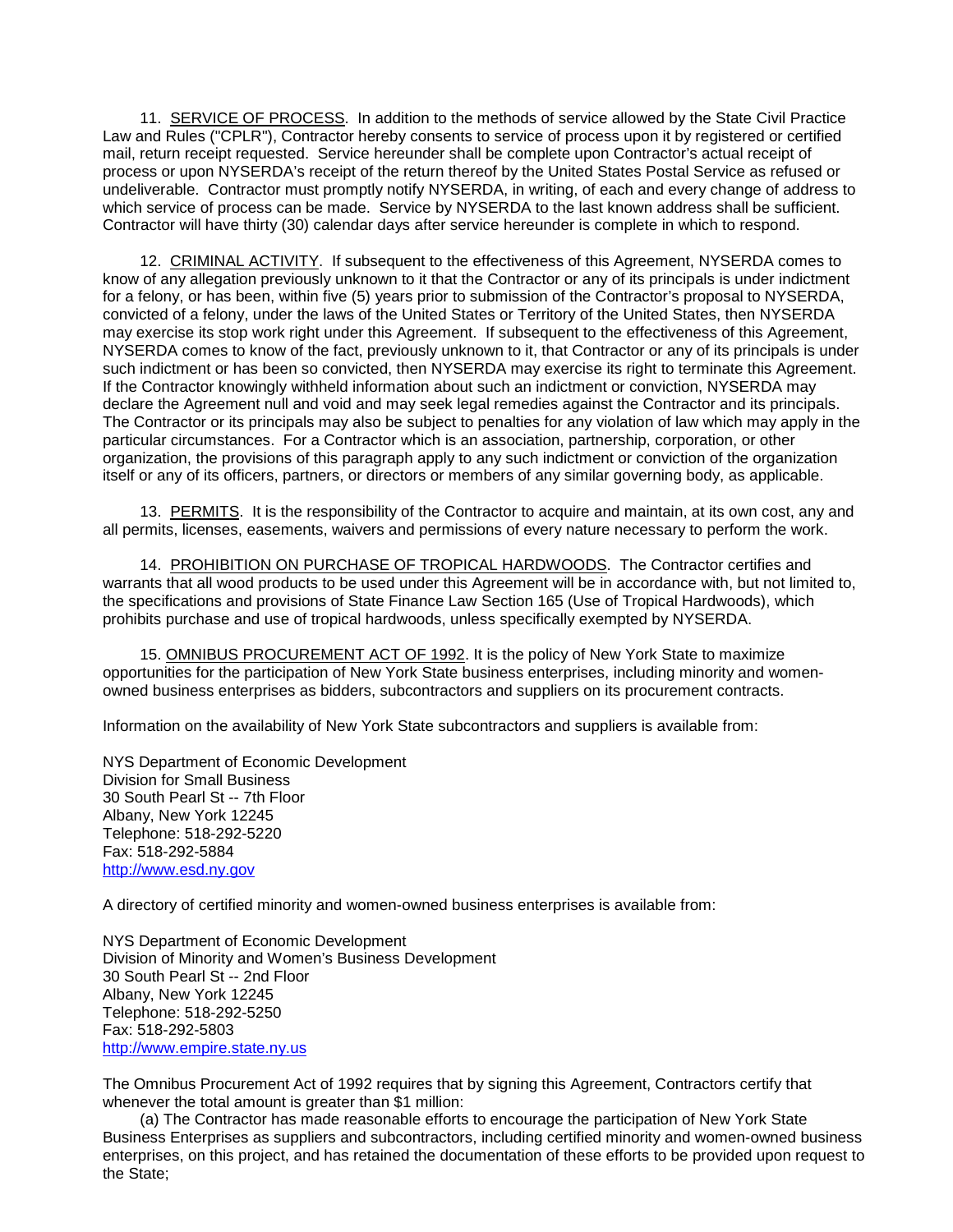(b) The Contractor has complied with the Federal Equal Opportunity Act of 1972 (P.L. 92-261), as amended;

(c) The Contractor agrees to make reasonable efforts to provide notification to New York State residents of employment opportunities on this project through listing any such positions with the Job Service Division of the New York State Department of Labor, or providing such notification in such manner as is consistent with existing collective bargaining contracts or agreements. The Contractor agrees to document these efforts and to provide said documentation to the State upon request; and

(d) The Contractor acknowledges notice that the State may seek to obtain offset credits from foreign countries as a result of this contract and agrees to cooperate with the State in these efforts.

16. RECIPROCITY AND SANCTIONS PROVISIONS. Bidders are hereby notified that if their principal place of business is located in a country, nation, province, state or political subdivision that penalizes New York State vendors, and if the goods or services they offer will be substantially produced or performed outside New York State, the Omnibus Procurement Act 1994 and 2000 amendments (Chapter 684 and Chapter 383, respectively) require that they be denied contracts which they would otherwise obtain. NOTE: As of May 15, 2002, the list of discriminatory jurisdictions subject to this provision includes the states of South Carolina, Alaska, West Virginia, Wyoming, Louisiana and Hawaii. Contact NYS Department of Economic Development for a current list of jurisdictions subject to this provision.

17. COMPLIANCE WITH NEW YORK STATE INFORMATION SECURITY BREACH AND NOTIFICATION ACT. Contractor shall comply with the provisions of the New York State Information Security Breach and Notification Act (General Business Law Section 899-aa; State Technology Law Section 208).

18. PROCUREMENT LOBBYING. To the extent this Agreement is a "procurement contract" as defined by State Finance Law Sections 139-j and 139-k, by signing this Agreement the Contractor certifies and affirms that all disclosures made in accordance with State Finance Law Sections 139-j and 139-k are complete, true and accurate. In the event such certification is found to be intentionally false or intentionally incomplete, NYSERDA may terminate the agreement by providing written notification to the Contractor in accordance with the terms of the agreement.

19. COMPLIANCE WITH TAX LAW SECTION 5-a. The following provisions apply to Contractors that have entered into agreements in an amount exceeding \$100,000 for the purchase of goods and services:

- a) Before such agreement can take effect, the Contractor must have on file with the New York State Department of Taxation and Finance a Contractor Certification form (ST-220-TD).
- b) Prior to entering into such an agreement, the Contractor is required to provide NYSERDA with a completed Contractor Certification to Covered Agency form (Form ST-220-CA).
- c) Prior to any renewal period (if applicable) under the agreement, the Contractor is required to provide NYSERDA with a completed Form ST-220-CA.

Certifications referenced in paragraphs (b) and (c) above will be maintained by NYSERDA and made a part hereof and incorporated herein by reference.

NYSERDA reserves the right to terminate this agreement in the event it is found that the certification filed by the Contractor in accordance with Tax Law Section 5-a was false when made.

20. IRANIAN ENERGY SECTOR DIVESTMENT. In accordance with Section 2879-c of the Public Authorities Law, by signing this contract, each person and each person signing on behalf of any other party certifies, and in the case of a joint bid or partnership each party thereto certifies as to its own organization, under penalty of perjury, that to the best of its knowledge and belief that each person is not on the list created pursuant to paragraph (b) of subdivision 3 of section 165-a of the State Finance Law (See [www.ogs.ny.gov/about/regs/ida.asp\)](http://www.ogs.ny.gov/about/regs/ida.asp).

### EXHIBIT C

### NYSERDA PROMPT PAYMENT POLICY STATEMENT

**504.1.** Purpose and Applicability. (a) The purpose of this Exhibit is to provide a description of Part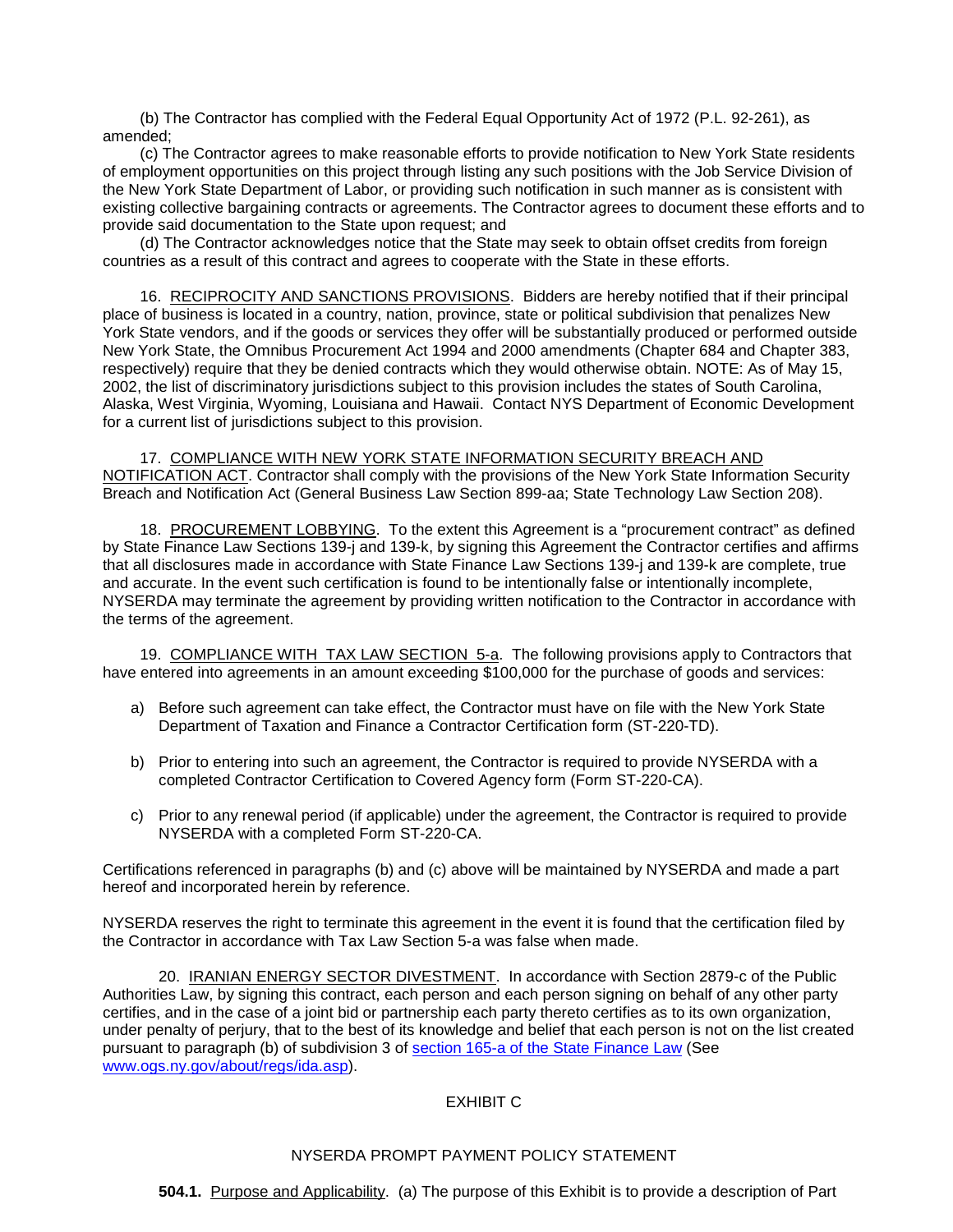504 of NYSERDA's regulations, which consists of NYSERDA's policy for making payment promptly on amounts properly due and owing by NYSERDA under this Agreement. The section numbers used in this document correspond to the section numbers appearing in Part 504 of the regulations.<sup>[1](#page-24-0)</sup>

(b) This Exhibit applies generally to payments due and owing by the NYSERDA to the Contractor pursuant to this Agreement. However, this Exhibit does not apply to Payments due and owing when NYSERDA is exercising a Set-Off against all or part of the Payment, or if a State or Federal law, rule or regulation specifically requires otherwise.

**504.2.** Definitions. Capitalized terms not otherwise defined in this Exhibit shall have the same meaning as set forth earlier in this Agreement. In addition to said terms, the following terms shall have the following meanings, unless the context shall indicate another or different meaning or intent:

(a) "Date of Payment" means the date on which NYSERDA requisitions a check from its statutory fiscal agent, the Department of Taxation and Finance, to make a Payment.

(b) "Designated Payment Office" means the Office of NYSERDA's Controller, located at 17 Columbia Circle, Albany, New York 12203.

(c) "Payment" means payment properly due and owing to Contractor pursuant to Article IV, Exhibit B of this Agreement.

(d) "Prompt Payment" means a Payment within the time periods applicable pursuant to Sections 504.3 through 504.5 of this Exhibit in order for NYSERDA not to be liable for interest pursuant to Section 504.6.

(e) "Payment Due Date" means the date by which the Date of Payment must occur, in accordance with the provisions of Sections 504.3 through 504.5 of this Exhibit, in order for NYSERDA not to be liable for interest pursuant to Section 504.6.

(f) "Proper Invoice" means a written request for Payment that is submitted by a Contractor setting forth the description, price or cost, and quantity of goods, property or services delivered or rendered, in such form, and supported by such other substantiating documentation, as NYSERDA may reasonably require, including but not limited to any requirements set forth in Exhibits A or B to this Agreement; and addressed to NYSERDA's Controller, marked "Attention: Accounts Payable," at the Designated Payment Office.

(g)(1) "Receipt of an Invoice" means:

(i) if the Payment is one for which an invoice is required, the later of:

(a) the date on which a Proper Invoice is actually received in the Designated Payment Office during normal business hours; or

(b) the date by which, during normal business hours, NYSERDA has actually received all the purchased goods, property or services covered by a Proper Invoice previously received in the Designated Payment Office.

(ii) if the Agreement provides that a Payment will be made on a specific date or at a predetermined interval, without having to submit a written invoice the 30th calendar day, excluding legal holidays, before the date so specified or predetermined.

(2) For purposes of this subdivision, if the Agreement requires a multifaceted, completed or working system, or delivery of no less than a specified quantity of goods, property or services and only a portion of such systems or less than the required goods, property or services are working, completed or delivered, even though the Contractor has invoiced NYSERDA for the portion working, completed or delivered, NYSERDA will not be in Receipt of an Invoice until the specified minimum amount of the systems, goods, property or services are working, completed or delivered.

<span id="page-24-0"></span><sup>&</sup>lt;sup>1</sup> This is only a summary; the full text of Part 504 can be accessed at:

[http://www.nyserda.ny.gov/en/About/~/media/Files/About/Contact/NYSERDARegulations.ashx\)](http://www.nyserda.ny.gov/en/About/%7E/media/Files/About/Contact/NYSERDARegulations.ashx)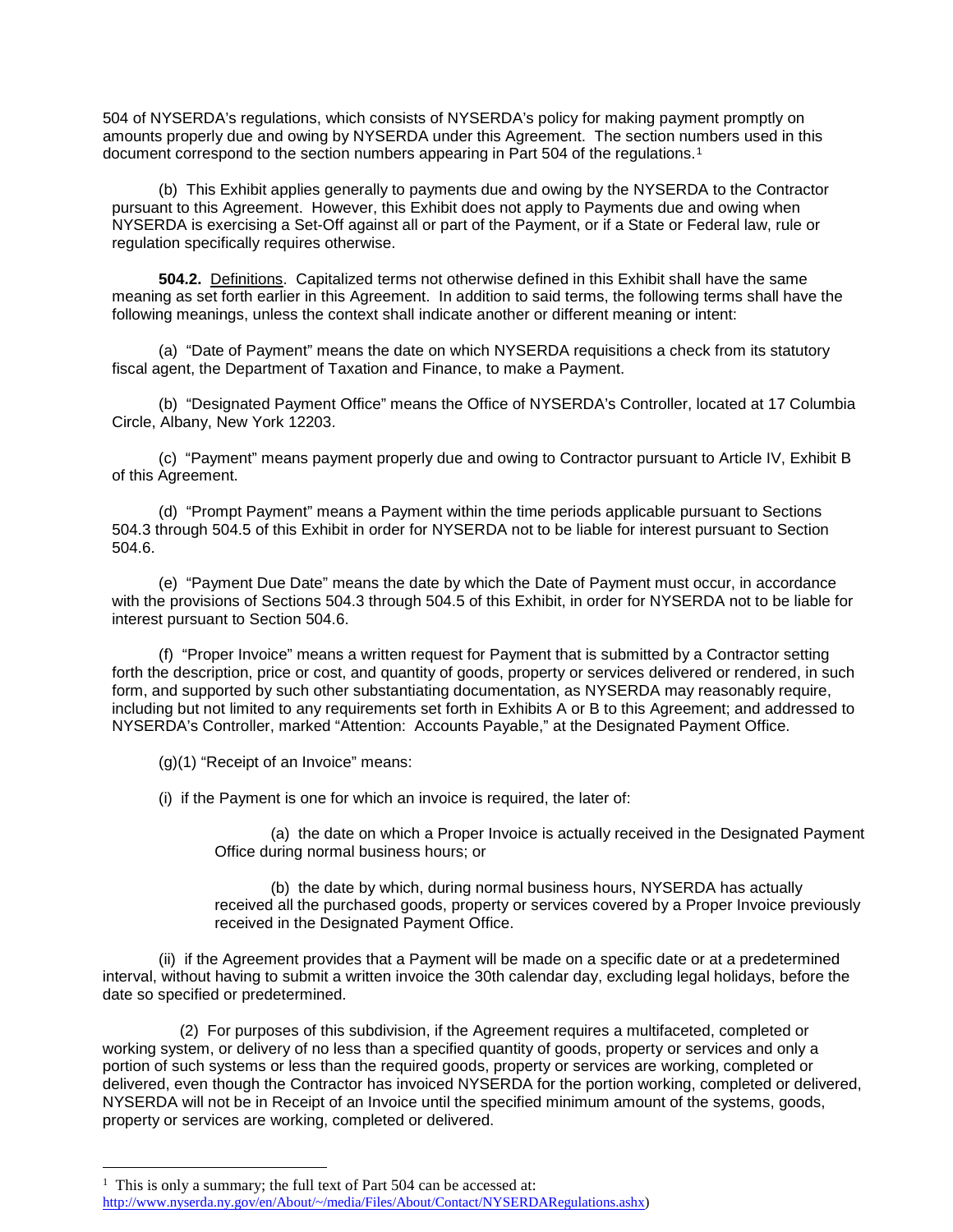(g) "Set-off" means the reduction by NYSERDA of a payment due a Contractor by an amount equal to the amount of an unpaid legally enforceable debt owed by the Contractor to NYSERDA.

 **504.3.** Prompt Payment Schedule. Except as otherwise provided by law or regulation or in Sections 504.4 and 504.5 of this Exhibit, the Date of Payment by NYSERDA of an amount properly due and owing under this Agreement shall be no later than thirty (30) calendar days, excluding legal holidays, after Receipt of a Proper Invoice.

#### **504.4.** Payment Procedures.

(a) Unless otherwise specified in this Agreement, a Proper Invoice submitted by the Contractor to the Designated Payment Office shall be required to initiate payment for goods, property or services. As soon as any invoice is received in the Designated Payment Office during normal business hours, such invoice shall be date-stamped. The invoice shall then promptly be reviewed by NYSERDA.

(b) NYSERDA shall notify the Contractor within fifteen (15) calendar days after Receipt of an Invoice of:

- (1) any defects in the delivered goods, property or services;
- (2) any defects in the invoice; or
- (3) suspected improprieties of any kind.

(c) The existence of any defects or suspected improprieties shall prevent the commencement of the time period specified in Section 504.3 until any such defects or improprieties are corrected or otherwise resolved.

(d) If NYSERDA fails to notify a Contractor of a defect or impropriety within the fifteen (15) calendar day period specified in subdivision (b) of this section, the sole effect shall be that the number of days allowed for Payment shall be reduced by the number of days between the 15th day and the day that notification was transmitted to the Contractor. If NYSERDA fails to provide reasonable grounds for its contention that a defect or impropriety exists, the sole effect shall be that the Payment Due Date shall be calculated using the original date of Receipt of an Invoice.

(e) In the absence of any defect or suspected impropriety, or upon satisfactory correction or resolution of a defect or suspected impropriety, NYSERDA shall make Payment, consistent with any such correction or resolution and the provisions of this Exhibit.

**504.5.** Exceptions and Extension of Payment Due Date. NYSERDA has determined that, notwithstanding the provisions of Sections 504.3 and 504.4 of this Exhibit, any of the following facts or circumstances, which may occur concurrently or consecutively, reasonably justify extension of the Payment Due Date:

(a) If this Agreement provides Payment will be made on a specific date or at a predetermined interval, without having to submit a written invoice, if any documentation, supporting data, performance verification, or notice specifically required by this Agreement or other State or Federal mandate has not been submitted to NYSERDA on a timely basis, then the Payment Due Date shall be extended by the number of calendar days from the date by which all such matter was to be submitted to NYSERDA and the date when NYSERDA has actually received such matter.

(b) If an inspection or testing period, performance verification, audit or other review or documentation independent of the Contractor is specifically required by this Agreement or by other State or Federal mandate, whether to be performed by or on behalf of NYSERDA or another entity, or is specifically permitted by this Agreement or by other State or Federal provision and NYSERDA or other entity with the right to do so elects to have such activity or documentation undertaken, then the Payment Due Date shall be extended by the number of calendar days from the date of Receipt of an Invoice to the date when any such activity or documentation has been completed, NYSERDA has actually received the results of such activity or documentation conducted by another entity, and any deficiencies identified or issues raised as a result of such activity or documentation have been corrected or otherwise resolved.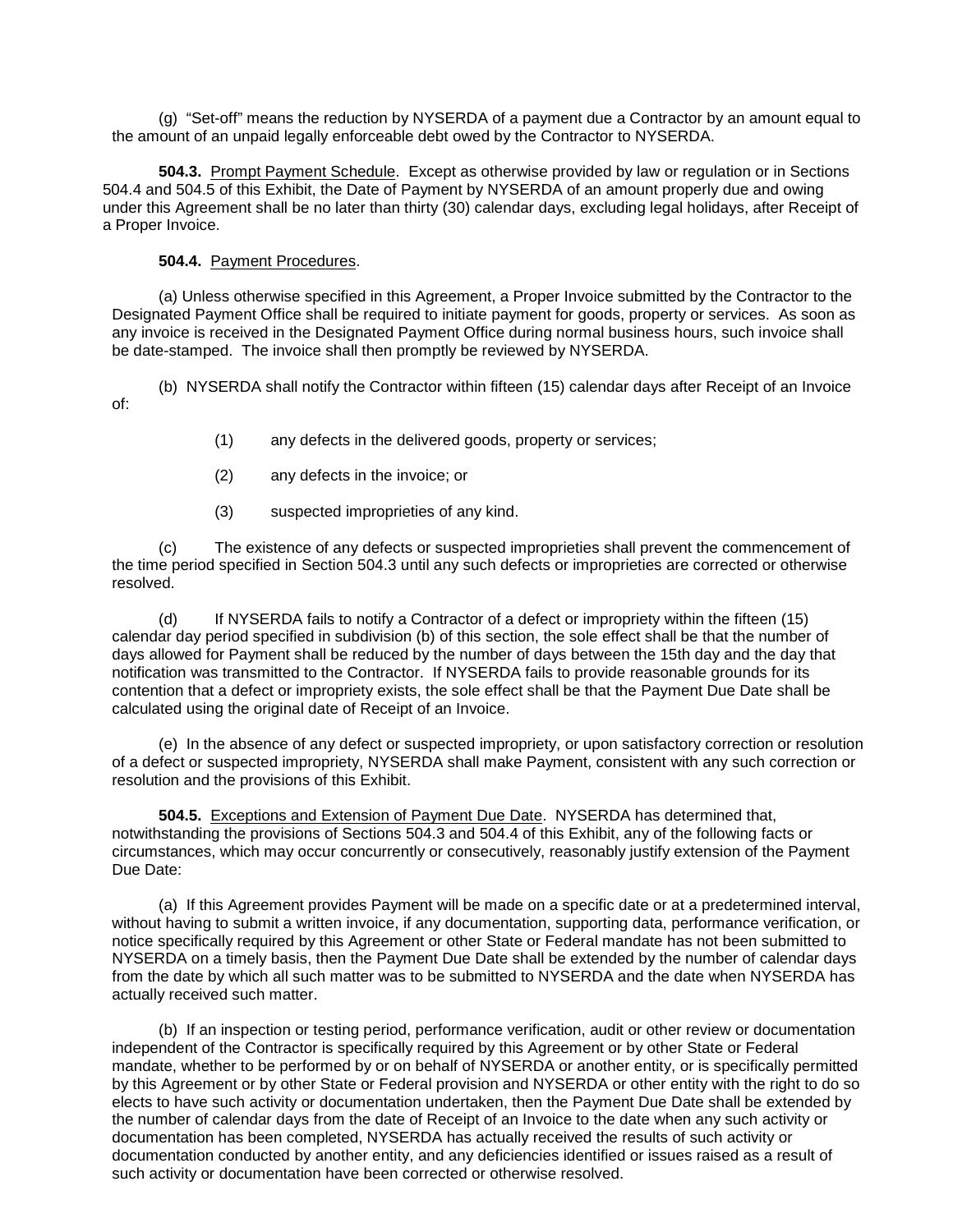(c) If an invoice must be examined by a State or Federal agency, or by another party contributing to the funding of the Contract, prior to Payment, then the Payment Due Date shall be extended by the number of calendar days from the date of Receipt of an Invoice to the date when the State or Federal agency, or other contributing party to the Contract, has completed the inspection, advised NYSERDA of the results of the inspection, and any deficiencies identified or issues raised as a result of such inspection have been corrected or otherwise resolved.

(d) If appropriated funds from which Payment is to be made have not yet been appropriated or, if appropriated, not yet been made available to NYSERDA, then the Payment Due Date shall be extended by the number of calendar days from the date of Receipt of an Invoice to the date when such funds are made available to NYSERDA.

**504.6.** Interest Eligibility and Computation. If NYSERDA fails to make Prompt Payment, NYSERDA shall pay interest to the Contractor on the Payment when such interest computed as provided herein is equal to or more than ten dollars (\$10.00). Interest shall be computed and accrue at the daily rate in effect on the Date of Payment, as set by the New York State Tax Commission for corporate taxes pursuant to Section 1096(e)(1) of the Tax Law. Interest on such a Payment shall be computed for the period beginning on the day after the Payment Due Date and ending on the Date of Payment.

**504.7.** Sources of Funds to Pay Interest. Any interest payable by NYSERDA pursuant to Exhibit shall be paid only from the same accounts, funds, or appropriations that are lawfully available to make the related Payment.

**504.8.** Incorporation of Prompt Payment Policy Statement into Contracts. The provisions of this Exhibit shall apply to all Payments as they become due and owing pursuant to the terms and conditions of this Agreement, notwithstanding that NYSERDA may subsequently amend its Prompt Payment Policy by further rulemaking.

**504.9.** Notice of Objection. Contractor may object to any action taken by NYSERDA pursuant to this Exhibit that prevents the commencement of the time in which interest will be paid by submitting a written notice of objection to NYSERDA. Such notice shall be signed and dated and concisely and clearly set forth the basis for the objection and be addressed to the Vice President, New York State Energy Research and Development Authority, at the notice address set forth in Exhibit B to this Agreement. The Vice President of NYSERDA, or his or her designee, shall review the objection for purposes of affirming or modifying NYSERDA's action. Within fifteen (15) working days of the receipt of the objection, the Vice President, or his or her designee, shall notify the Contractor either that NYSERDA's action is affirmed or that it is modified or that, due to the complexity of the issue, additional time is needed to conduct the review; provided, however, in no event shall the extended review period exceed thirty (30) working days.

**504.10.** Judicial Review. Any determination made by NYSERDA pursuant to this Exhibit that prevents the commencement of the time in which interest will be paid is subject to judicial review in a proceeding pursuant to Article 78 of the Civil Practice Law and Rules. Such proceedings shall only be commenced upon completion of the review procedure specified in Section 504.9 of this Exhibit or any other review procedure that may be specified in this Agreement or by other law, rule, or regulation.

### **504.11.** Court Action or Other Legal Processes.

(a) Notwithstanding any other law to the contrary, the liability of NYSERDA to make an interest payment to a Contractor pursuant to this Exhibit shall not extend beyond the date of a notice of intention to file a claim, the date of a notice of a claim, or the date commencing a legal action for the payment of such interest, whichever occurs first.

(b) With respect to the court action or other legal processes referred to in subdivision (a) of this section, any interest obligation incurred by NYSERDA after the date specified therein pursuant to any provision of law other than Public Authorities Law Section 2880 shall be determined as prescribed by such separate provision of law, shall be paid as directed by the court, and shall be paid from any source of funds available for that purpose.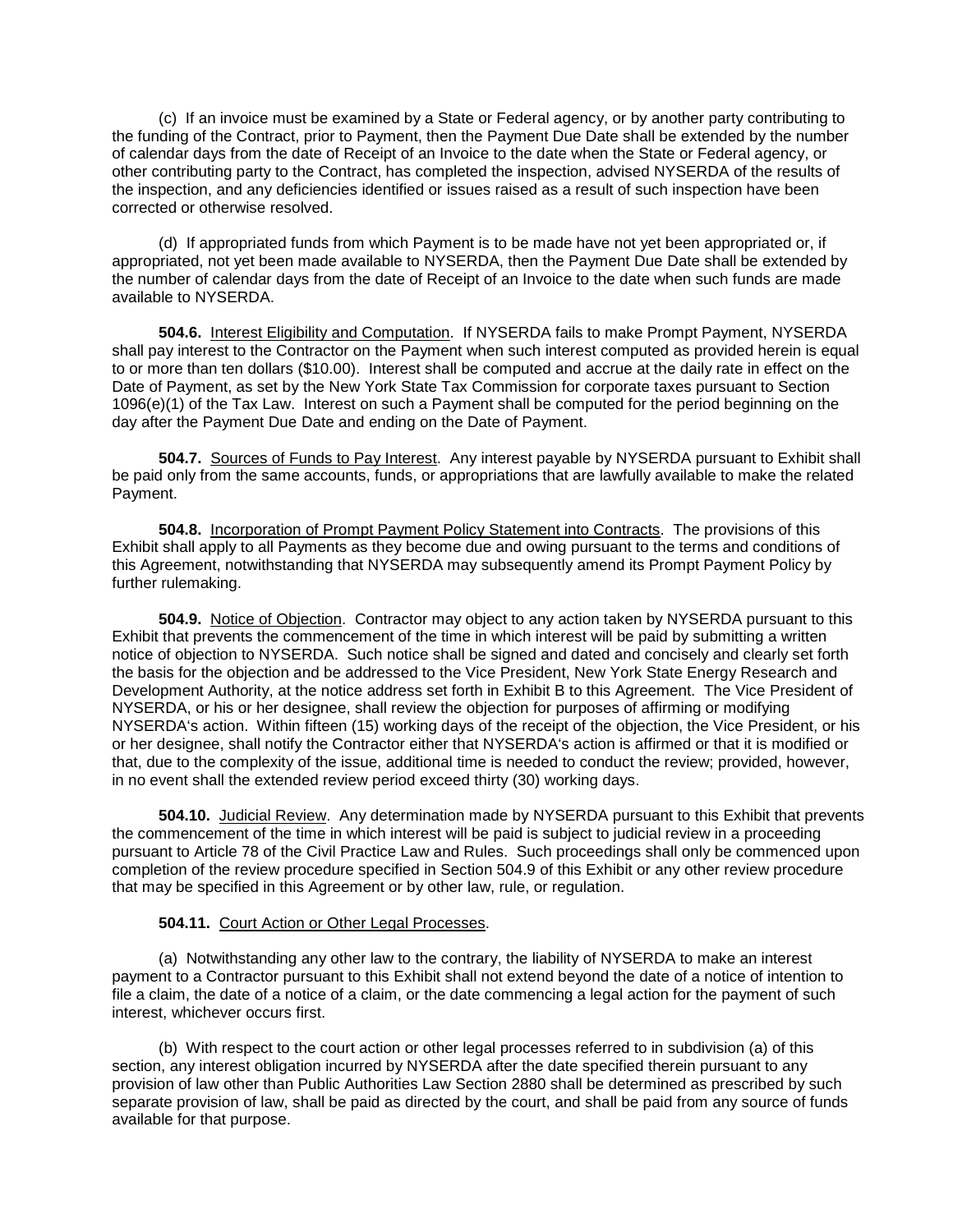#### EXHIBIT D LETTER OF CREDIT FORM OF IRREVOCABLE STANDBY LETTER OF CREDIT

IRREVOCABLE STANDBY LETTER OF CREDIT NO.

DATE: \_\_\_\_\_\_\_\_\_\_\_\_\_\_, 20\_\_

BENEFICIARY: THE NEW YORK STATE ENERGY RESEARCH AND DEVELOPMENT AUTHORITY 17 COLUMBIA CIRCLE, ALBANY, NEW YORK 12203-6399

LADIES AND GENTLEMEN:

BY THE ORDER OF: [CONTRACTOR] [CONTRACTOR'S ADDRESS]

WE HEREBY ISSUE OUR IRREVOCABLE CREDIT NO: \_\_\_\_\_\_\_\_ IN YOUR FAVOR FOR THE ACCOUNT OF \_\_\_\_\_\_\_\_\_\_\_\_\_\_ (THE "CONTRACTOR") FOR AN AMOUNT OR AMOUNTS NOT TO EXCEED IN THE AGGREGATE [STATE IN WORDS] U.S. DOLLARS AVAILABLE BY YOUR DRAFTS AT SIGHT ON [INSERT NAME AND ADDRESS OF ISSUING BANK], NEW YORK, NEW YORK, USA, WHEN ACCOMPANIED BY THE FOLLOWING DOCUMENTS:

1. YOUR SIGHT DRAFT DRAWN ON US IN THE FORM OF ANNEX A HERETO (THE "SIGHT DRAFT"); AND 2. A DATED PAYMENT CERTIFICATE PURPORTEDLY SIGNED BY A DULY AUTHORIZED OFFICER OF NYSERDA IN THE FORM OF ANNEX B HERETO (THE "PAYMENT CERTIFICATE").

MULTIPLE DRAWINGS ARE PERMITTED IN AMOUNTS NOT TO EXCEED, IN COMBINATION, THE AGGREGATE AMOUNT.

DRAWINGS PRESENTED BY FACSIMILE TO FACSIMILE NUMBER \_\_\_\_\_\_\_\_\_\_\_\_\_\_ ARE ACCEPTABLE; PROVIDED THAT SUCH FAX PRESENTATION IS RECEIVED ON OR BEFORE THE EXPIRY DATE ON THIS INSTRUMENT IN ACCORDANCE WITH THE TERMS AND CONDITIONS OF THIS LETTER OF CREDIT, IT BEING UNDERSTOOD THAT ANY SUCH FAX PRESENTATION SHALL BE CONSIDERED THE SOLE OPERATIVE INSTRUMENT OF DRAWING. IN THE EVENT OF PRESENTATION BY FAX, THE ORIGINAL DOCUMENTS SHOULD NOT BE PRESENTED.

FUNDS UNDER THIS LETTER OF CREDIT ARE AVAILABLE TO YOU AGAINST YOUR PAYMENT CERTIFICATE AND SIGHT DRAFT PRESENTED IN FULL COMPLIANCE WITH THE TERMS AND CONDITIONS OF THIS LETTER OF CREDIT ON OR BEFORE 5:00 P.M., NEW YORK TIME, ON THE EXPIRATION DATE HEREOF. THIS LETTER OF CREDIT WILL EXPIRE ON [INSERT DATE].

PAYMENT AGAINST CONFORMING DOCUMENTS PRESENTED UNDER THIS LETTER OF CREDIT SHALL BE MADE BY US AT OR BEFORE 2:00 P.M., NEW YORK TIME, ON THE NEXT (OR, IN THE CASE OF A PRESENTATION AFTER 10:30 A.M., NEW YORK TIME, THE SECOND NEXT) BANKING DAY AFTER PRESENTATION.

ALL PAYMENTS MADE BY US UNDER THIS LETTER OF CREDIT WILL BE MADE IN IMMEDIATELY AVAILABLE FUNDS AND WILL BE DISBURSED FROM OUR OWN FUNDS. IF REQUESTED BY YOU, PAYMENT UNDER THIS LETTER OF CREDIT MAY BE MADE BY WIRE TRANSFER OF FEDERAL RESERVE BANK OF NEW YORK FUNDS TO YOUR ACCOUNT IN A BANK ON THE FEDERAL RESERVE WIRE SYSTEM. BENEFICIARY'S BANK [INSERT NAME AND ACCOUNT NUMBER].

THIS LETTER OF CREDIT IS NOT TRANSFERABLE. ONLY YOU MAY MAKE ANY PAYMENT CERTIFICATE AND SIGHT DRAFT UNDER THIS LETTER OF CREDIT.

ANY SIGHT DRAFT DRAWN HEREUNDER MUST BE MARKED "DRAWN UNDER [INSERT NAME AND ADDRESS OF ISSUING BANK], STANDBY LETTER OF CREDIT NUMBER \_\_\_\_\_\_\_\_\_\_\_\_\_\_\_\_\_\_\_\_ DATE\_\_\_\_\_\_\_\_\_\_\_\_\_\_\_\_\_\_\_."

ALL BANK CHARGES INCLUDING BUT NOT LIMITED TO, FEES OR COMMISSIONS, SHALL BE FOR APPLICANT'S ACCOUNT.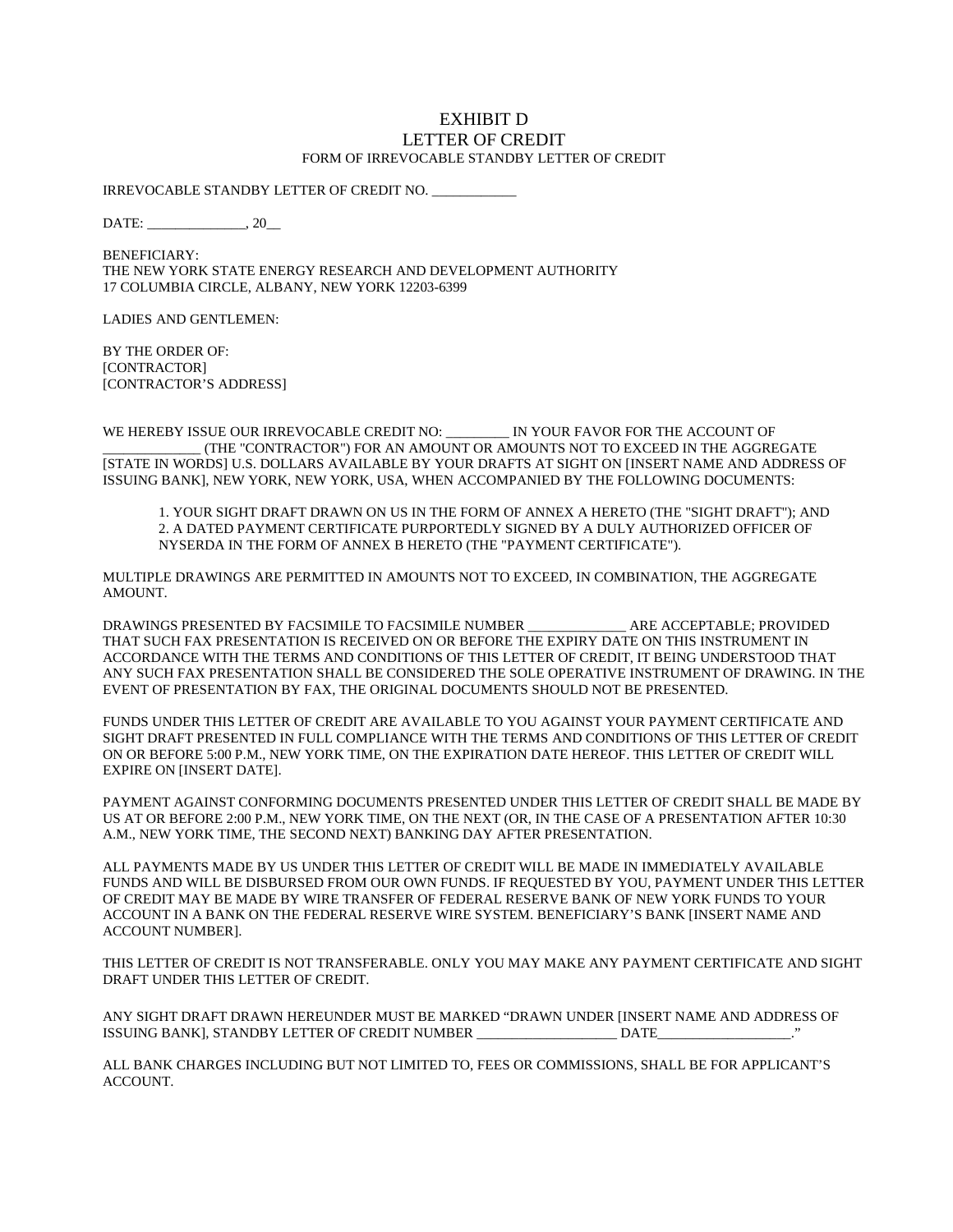#### **MISCELLANEOUS**

THIS LETTER OF CREDIT SETS FORTH IN FULL THE TERMS OF OUR UNDERTAKING. SUCH UNDERTAKING SHALL NOT IN ANY WAY BE MODIFIED, AMENDED OR AMPLIFIED BY REFERENCE TO ANY DOCUMENT OR INSTRUMENT REFERRED TO HEREIN OR IN WHICH THIS LETTER OF CREDIT IS REFERRED OR TO WHICH IT RELATES (INCLUDING, WITHOUT LIMITATION, THE AGREEMENT) AND ANY SUCH REFERENCE SHALL NOT BE DEEMED TO INCORPORATE HEREIN BY REFERENCE ANY DOCUMENT OR INSTRUMENT.

WE HEREBY AGREE WITH YOU THAT EACH DULY COMPLETED PAYMENT CERTIFICATE AND SIGHT DRAFT DRAWN UNDER AND IN COMPLIANCE WITH THE TERMS OF THIS LETTER OF CREDIT WILL BE DULY HONORED UPON PRESENTATION TO US ON OR BEFORE THE EXPIRY DATE. THE OBLIGATION OF [ISSUING BANK] UNDER THIS LETTER OF CREDIT IS THE INDIVIDUAL OBLIGATION OF [ISSUING BANK] AND IS IN NO WAY CONTINGENT UPON REIMBURSEMENT WITH RESPECT THERETO.

EXCEPT AS OTHERWISE EXPRESSLY STATED HEREIN, THIS LETTER OF CREDIT IS SUBJECT TO THE UNIFORM CUSTOMS AND PRACTICE FOR DOCUMENTARY CREDITS (2007 REVISION), INTERNATIONAL CHAMBER OF COMMERCE PUBLICATION 600 (PROVIDED, HOWEVER, THAT DRAWINGS PERMITTED HEREUNDER SHALL NOT BE DEEMED TO BE DRAWINGS BY INSTALLMENTS WITHIN ARTICLE 32 OF THE UCP) AND AS TO MATTERS NOT GOVERNED BY THE UCP, SHALL BE GOVERNED BY AND CONSTRUED IN ACCORDANCE WITH THE LAWS OF THE STATE OF NEW YORK AND APPLICABLE U.S. FEDERAL LAW.

PLEASE ADDRESS ALL CORRESPONDENCE REGARDING THIS LETTER OF CREDIT TO THE ATTENTION OF OUR STANDBY LETTER OF CREDIT UNIT, INCLUDING THE LETTER OF CREDIT REFERENCE NUMBER AS IT APPEARS ABOVE.

[NAME AND ADDRESS OF ISSUING BANK]

\_\_\_\_\_\_\_\_\_\_\_\_\_\_\_\_\_\_\_\_\_\_\_\_\_\_ AUTHORIZED SIGNATURE OF OFFICER OF ISSUING BANK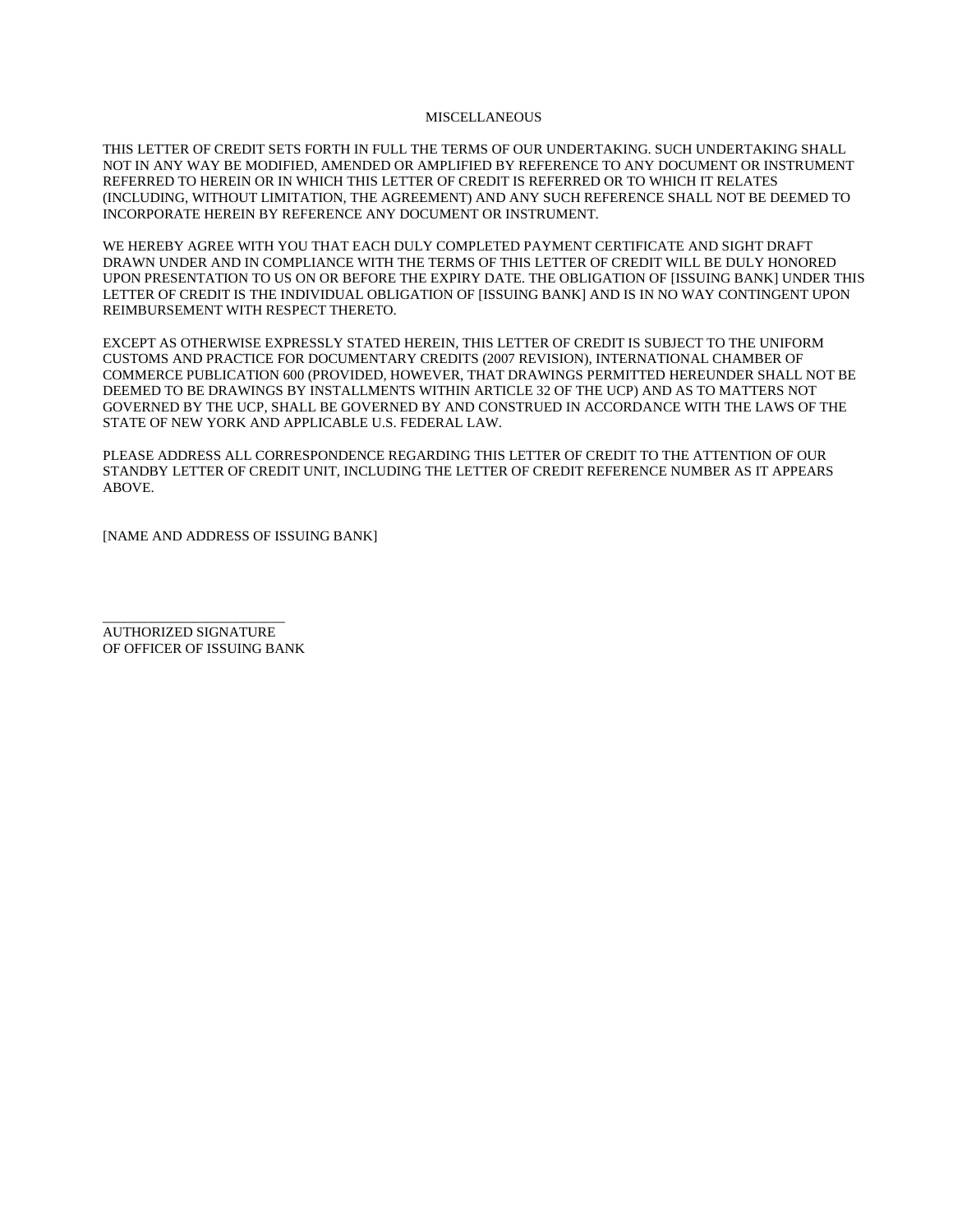### Annex A to Exhibit D - Irrevocable Standby Letter of Credit SIGHT DRAFT

Letter of Credit No. \_\_\_\_\_\_\_\_\_\_\_

Date of Letter of Credit: \_\_\_\_\_\_\_\_\_\_\_\_\_\_

Date of Draft: \_\_\_\_\_\_\_\_\_\_\_\_\_\_

FOR VALUE RECEIVED

Pay on Demand to: THE NEW YORK STATE ENERGY RESEARCH AND DEVELOPMENT AUTHORITY, U.S. \_\_\_\_\_\_\_\_\_\_\_\_\_\_\_\_\_\_\_\_\_\_\_\_\_\_\_\_ Dollars (U.S. \$\_\_\_\_\_\_\_\_\_\_\_\_). The amount of this draft does not exceed the amount available to be drawn by the Beneficiary under the Letter of Credit.

Charge to account of [Name of Contractor].

Drawn under [Name of Bank] Letter of Credit No. \_\_\_\_\_\_\_\_\_\_\_\_.

Payment by the bank pursuant to this drawing shall be made to \_\_\_\_\_\_\_\_\_\_\_\_\_\_\_\_\_\_\_\_\_\_\_, ABA Number \_\_\_\_\_\_\_\_\_\_\_\_\_\_\_\_\_\_\_\_\_\_\_\_\_\_\_, Account Number \_\_\_\_\_\_\_\_\_\_\_\_\_\_\_\_\_\_\_\_\_, Attention: \_\_\_\_\_\_\_\_\_\_\_\_\_\_\_\_\_\_\_\_\_\_\_\_\_\_\_\_\_\_\_, Re: \_\_\_\_\_\_\_\_\_\_\_\_\_\_\_\_\_\_\_\_\_\_\_\_\_\_\_\_\_.

To: [Issuing Bank] [Address] Attention:

> $\overline{\phantom{a}}$  , and the contract of the contract of the contract of the contract of the contract of the contract of the contract of the contract of the contract of the contract of the contract of the contract of the contrac As Beneficiary  $\mathbf{By:} \_\_$ [Name and Title]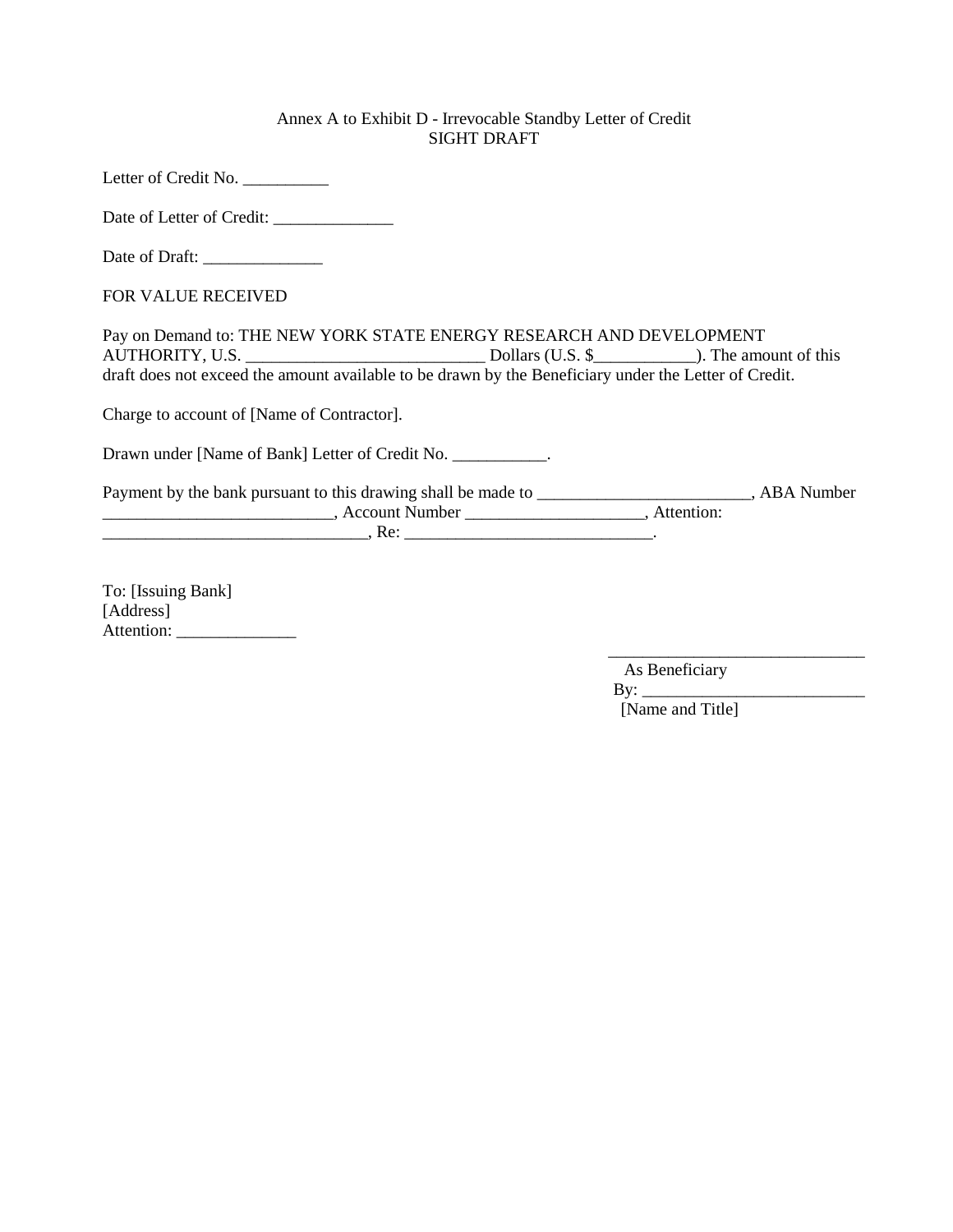#### Annex B to Exhibit D - Irrevocable Standby Letter of Credit PAYMENT CERTIFICATE

To: [Issuing Bank] [Address]

\_\_\_\_\_\_\_\_\_\_\_\_\_\_\_\_\_\_.

Re: Irrevocable Standby Letter of Credit No: \_\_\_\_\_\_\_\_\_\_\_\_\_ [Insert]

The undersigned, a duly authorized officer of the undersigned Beneficiary, hereby certifies to [Issuing Bank], with reference to the Irrevocable Standby Letter of Credit No: [Insert] ("Letter of Credit"), that Contractor, having provided the Letter of Credit to the New York State Energy Research and Development Authority ("NYSERDA") as Security for performance under NYSERDA Agreement No. \_\_\_\_\_\_\_ ("Agreement) in the aggregate amount of \$\_\_\_\_\_\_\_\_\_\_\_\_\_\_\_\_\_\_\_\_\_, ("Letter of Credit Amount") either [check the appropriate space]:

The Installed Capacity is less than the Bid Capacity; under which circumstance, NYSERDA is authorized to draw a percentage of the Letter of Credit Amount, such percentage will be equal to the Bid Capacity minus the Installed Capacity divided by the Bid Capacity.

\_\_\_\_\_ Contractor has assigned its rights under the Agreement and the assignee has not delivered to the undersigned Beneficiary a replacement letter of credit satisfying the requirements of the Agreement; under which circumstance NYSERDA is authorized and entitled to draw an amount equal to one-hundred (100) percent of the Letter of Credit Amount;

\_\_\_\_\_the Letter of Credit is currently set to expire within thirty (30) days and the Contractor has not made arrangements acceptable to the undersigned Beneficiary to provide a substitute letter of credit prior to such expiration; under which circumstance NYSERDA is authorized and entitles to draw an amount equal to one-hundred (100) percent of the Letter of Credit Amount.

The terms used herein which are not specifically defined herein are defined in the Letter of Credit or the Agreement, referenced above.

IN WITNESS WHEREOF, the Beneficiary has executed and delivered this payment Certificate as of the \_\_\_\_ day of

\_\_\_\_\_\_\_\_\_\_\_\_\_\_\_\_\_\_\_\_\_\_\_\_\_\_\_\_\_\_ As Beneficiary

 $\mathbf{B}v$ : [Name and Title]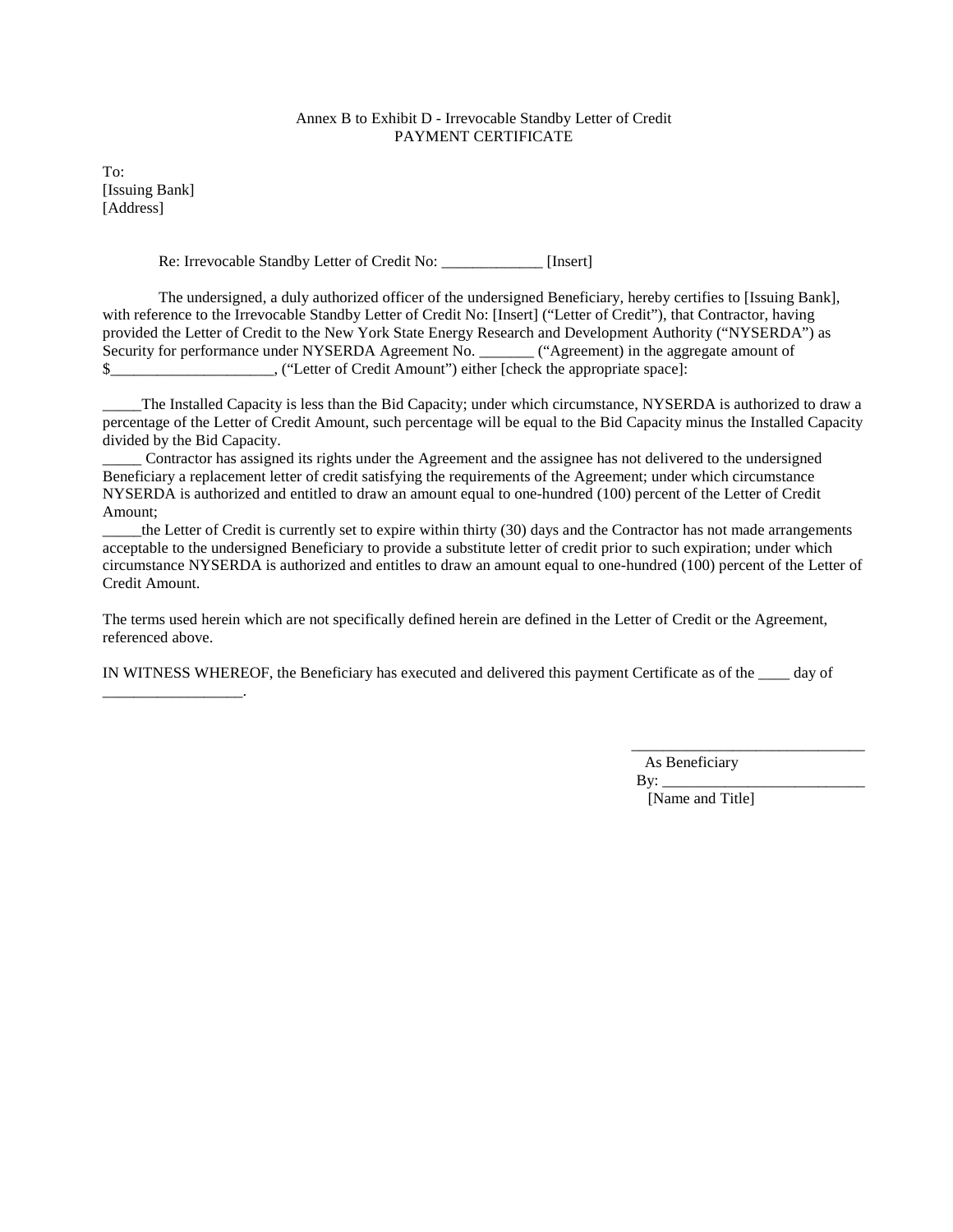# EXHIBIT E

# *Vendor Assurance of No Conflict of Interest or Detrimental Effect (required for any subcontract of \$100,000 or more)*

The individual or entity offering to provide services pursuant to the agreement between **[insert name of NYSERDA Contractor]** "NYSERDA Contractor" and **[insert name of**  Subcontractor] ("Subcontractor") ("Agreement"), attests that its performance of the services does not and will not create a conflict of interest with nor position the individual or entity to breach any other contract currently in force with the State of New York.

Furthermore, the individual or entity attests that it will not act in any manner that is detrimental to any State project on which the individual or entity is rendering services. Specifically, the individual or entity attests that:

- 1. Its fulfillment of obligations does not violate any existing contracts or agreements between the individual or entity and the State;
- 2. Its fulfillment of obligations does not and will not create any conflict of interest, or perception thereof, with any current role or responsibility that the individual or entity has with regard to any existing contracts or agreements between the Firm and the State;
- 3. Its fulfillment of obligations does not and will not compromise the individual or entity's ability to carry out its obligations under any existing contracts between it and the State;
- 4. Its fulfillment of any other contractual obligations it has with the State will not affect or influence its ability to perform under any contract with the State resulting from this solicitation;
- 5. During the negotiation and execution of the Agreement, the individual or entity will not knowingly take any action or make any decision which creates a potential for conflict of interest or might cause a detrimental impact to the State as a whole including, but not limited to, any action or decision to divert resources from one State project to another;
- 6. In fulfilling obligations under each of its State contracts, including the Agreement, the individual or entity will act in accordance with the terms of each of its State contracts and the Agreement and will not knowingly take any action or make any decision which might cause a detrimental impact to the State as a whole including, but not limited to, any action or decision to divert resources from one State project to another;
- 7. No former officer or employee of the State who is now employed by the individual or entity, nor any former officer or employee of individual or entity who is now employed by the State, has played a role with regard to the administration of the Agreement in a manner that may violate section 73(8)(a) of the State Ethics Law; and
- 8. The individual or entity has not and shall not offer to any employee, member or director of the State any gift, whether in the form of money, service, loan, travel, entertainment, hospitality, thing or promise, or in any other form, under circumstances in which it could reasonably be inferred that the gift was intended to influence said employee, member or director, or could reasonably be expected to influence said employee, member or director,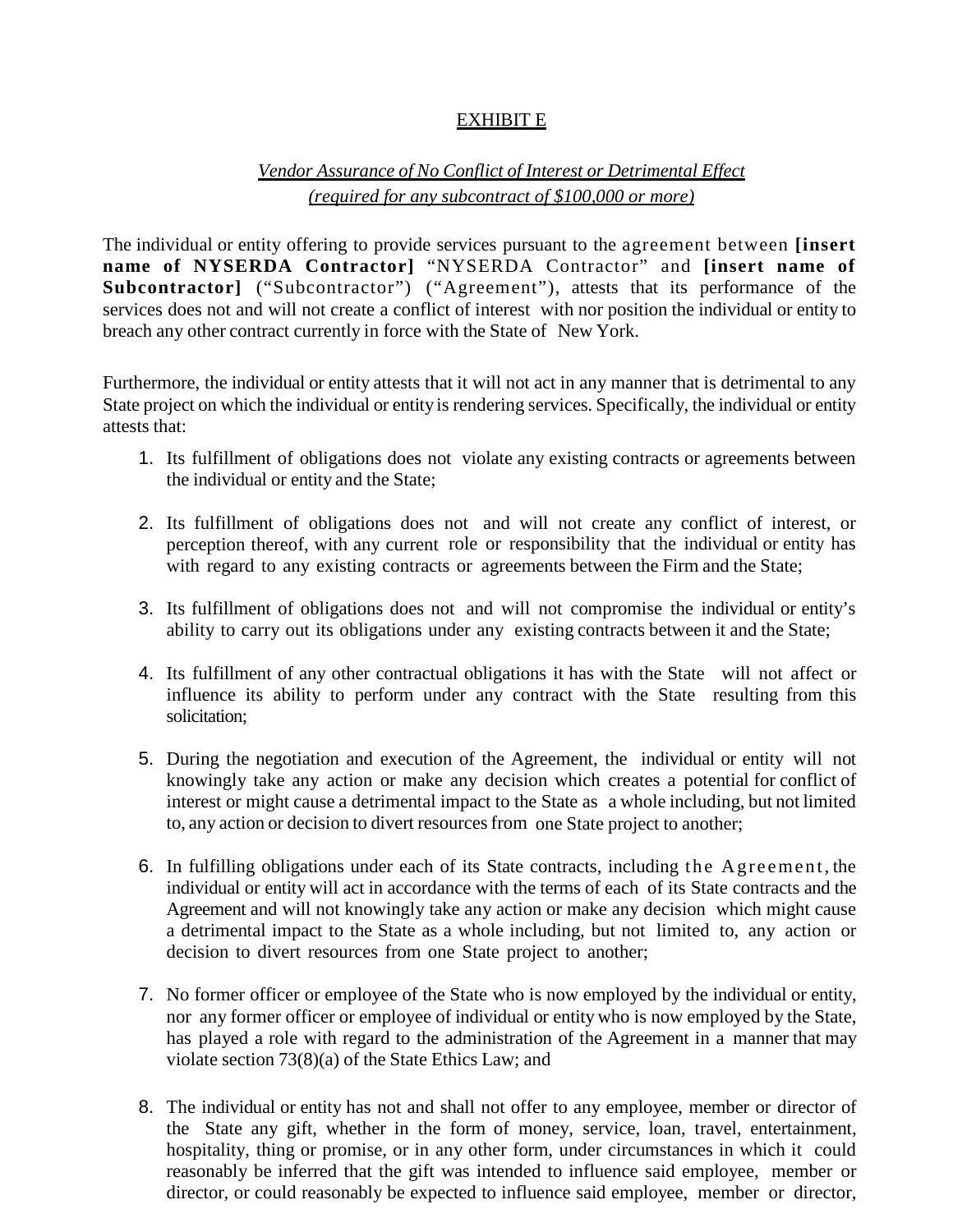in the performance of the official duty of said employee, member or director or was intended as a reward for any official action on the part of said employee, member or director.

The individual or entity shall disclose below any existing or contemplated relationship with any other person or entity, including any known relationships with any member, shareholders of 5% or more, parent, subsidiary, or affiliated firm, which would constitute an actual or potential conflict of interest or appearance of impropriety, relating to other clients/customers of Subcontractor or former officers and employees of NYSERDA, in connection with proposer's rendering services enumerated in this solicitation. If a conflict does or might exist, please describe how you would eliminate or prevent it. Indicate what procedures will be followed to detect, notify NYSERDA of, and resolve any such conflicts.

The individual or entity must disclose whether it, or to the best of its knowledge, any of its members, shareholders of 5% or more, parents, affiliates, or subsidiaries, have been the subject of any investigation or disciplinary action by the New York State Commission on Public Integrity or its predecessor State entities (collectively, "Commission"), and if so, a brief description must be included indicating how any matter before the Commission was resolved or whether it remains unresolved.

It should be noted that the State recognizes that conflicts may occur in the future because an individual or entity may have existing or new relationships. The State will review the nature of any such new relationship and reserves the right to terminate the contract for cause if, in its judgment, a real or potential conflict of interest cannot be cured.

 $\Box$  No Disclosure Statement Form Required  $\Box$  See Attached Disclosure Statement

Name, Title:

Signature: Date: Date:

This form must be signed by an authorized executive or legal representative.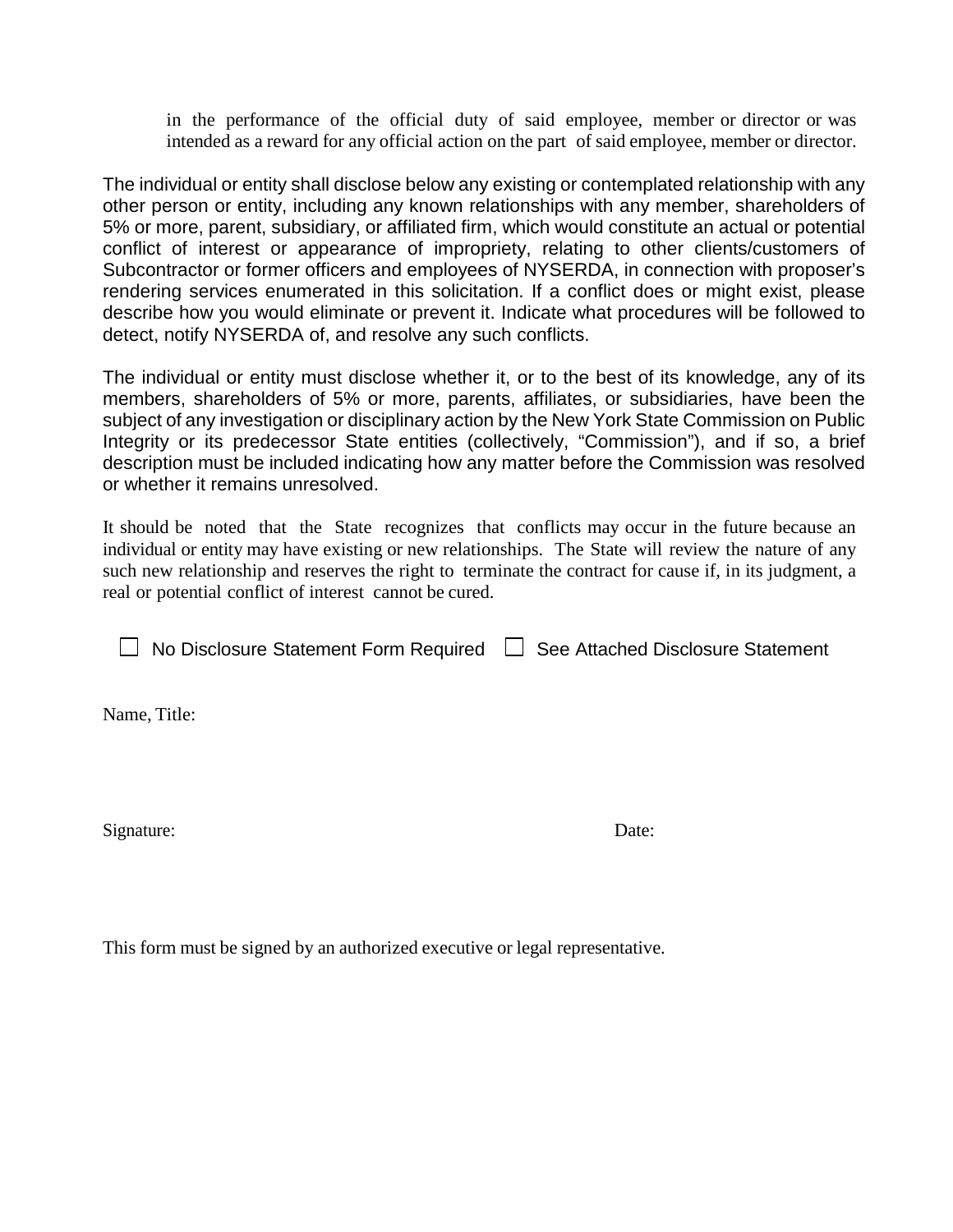### *DISCLOSURESTATEMENT*

This Disclosure Statement is provided with respect to my Evaluation Conflict Disclosure Statement (terms used in this statement shall have the meanings given in the Evaluation Conflict Disclosure Statement) and sets forth potential conflicts of interest, either real or perceived, for myself or any member of my immediate family, partner(s), or joint venture, with the firms that have responded to the solicitation identified at the top of the Evaluation Conflict Disclosure Statement form.

Section I of this Disclosure Statement describes the potential conflicts of interest. Section II of this Disclosure Statement describes the management plan for dealing with the potential conflicts of interests as described in Section I of this form. I acknowledge that Counsel may require revisions to the management plan described in Section II of this form prior to approving it, and that the Program Counsel and each Project Sponsor has the right, in its sole discretion, to limit or prohibit my involvement, in the review and evaluation of the Solicitation submissions received by the Project Sponsors, as a result of the potential conflicts of interest described in Section I of this form. I will attach to this Disclosure Statement additional pages as necessary.

### SECTION I - DESCRIPTION OF POTENTIAL CONFLICTS OF INTEREST

# SECTION II - REMEDY FOR DEALING WITH POTENTIAL CONFLICTS OF INTEREST

| <b>Approved by Counsel:</b>                                                                                                                                                                                                    |  |
|--------------------------------------------------------------------------------------------------------------------------------------------------------------------------------------------------------------------------------|--|
| Signed: Signed: Signed: Signed: Signed: Signed: Signed: Signed: Signed: Signed: Signed: Signed: Signed: Signed: Signed: Signed: Signed: Signed: Signed: Signed: Signed: Signed: Signed: Signed: Signed: Signed: Signed: Signed |  |